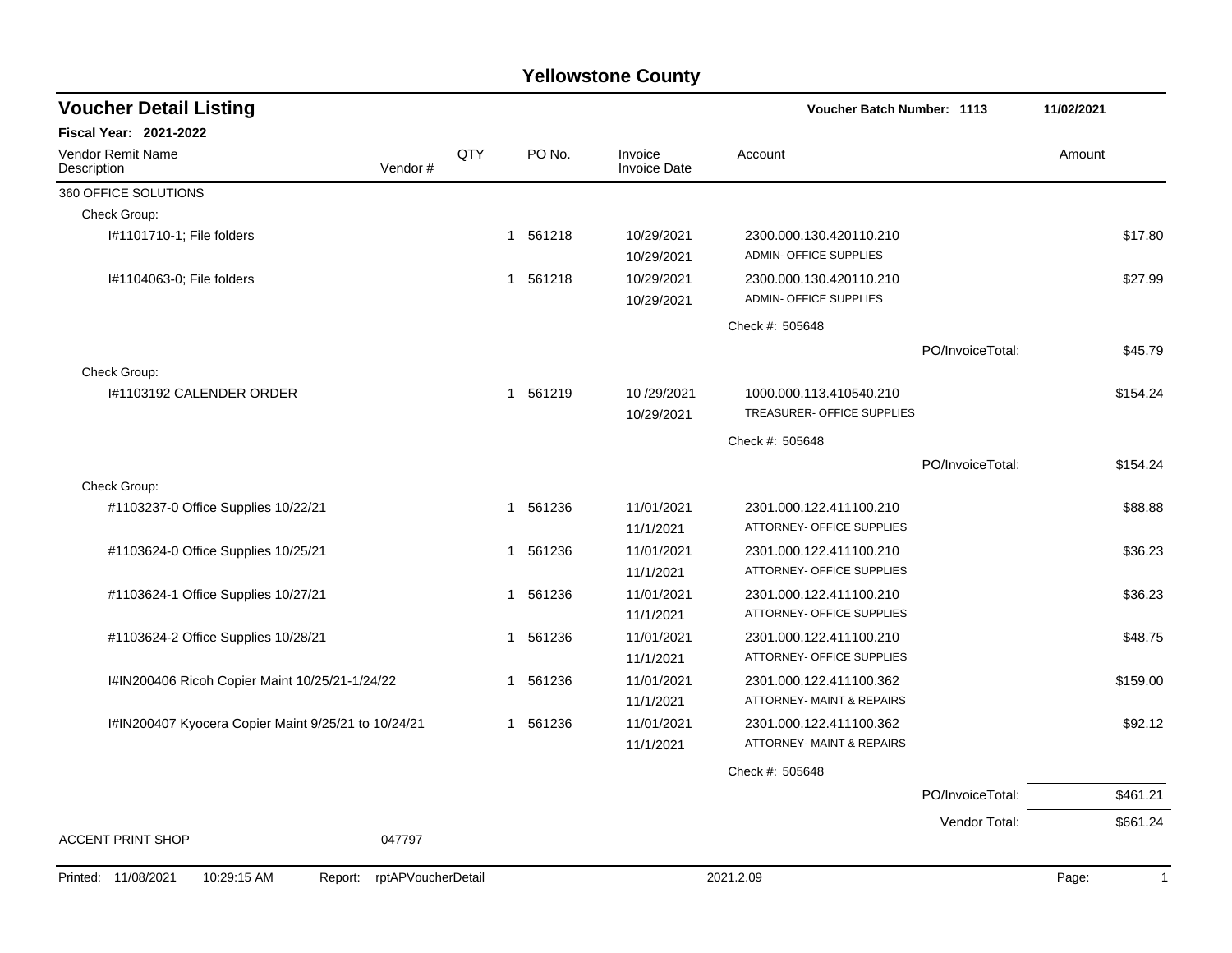|                                     |                            |     |          | <b>Yellowstone County</b>      |                                                         |                  |                         |
|-------------------------------------|----------------------------|-----|----------|--------------------------------|---------------------------------------------------------|------------------|-------------------------|
| <b>Voucher Detail Listing</b>       |                            |     |          |                                | Voucher Batch Number: 1113                              |                  | 11/02/2021              |
| Fiscal Year: 2021-2022              |                            |     |          |                                |                                                         |                  |                         |
| Vendor Remit Name<br>Description    | Vendor#                    | QTY | PO No.   | Invoice<br><b>Invoice Date</b> | Account                                                 |                  | Amount                  |
| Check Group:                        |                            |     |          |                                |                                                         |                  |                         |
| I#36182 Business Cards              |                            | 500 | 561194   | 10/29/2021<br>10/29/2021       | 1000.000.100.410100.210<br><b>BOCC- OFFICE SUPPLIES</b> |                  | \$70.00                 |
|                                     |                            |     |          |                                | Check #: 505649                                         |                  |                         |
|                                     |                            |     |          |                                |                                                         | PO/InvoiceTotal: | \$70.00                 |
|                                     |                            |     |          |                                |                                                         | Vendor Total:    | \$70.00                 |
| ACE HARDWARE.<br>Check Group:       | 002250                     |     |          |                                |                                                         |                  |                         |
| I#219257/1 10/26/21 ANTIFREEZE      |                            | 1   | 561229   | 11/01/2021                     | 5810.000.552.460442.230                                 |                  | \$21.00                 |
|                                     |                            |     |          | 11/1/2021                      | METRA FACILITIES- REPAIR & MAINT SUPPLIES               |                  |                         |
|                                     |                            |     |          |                                | Check #: 505650                                         |                  |                         |
|                                     |                            |     |          |                                |                                                         | PO/InvoiceTotal: | \$21.00                 |
|                                     |                            |     |          |                                |                                                         | Vendor Total:    | \$21.00                 |
| ALTERATIONS AND MORE                |                            |     |          |                                |                                                         |                  |                         |
| Check Group:                        |                            |     |          |                                |                                                         |                  |                         |
| I#3; Patches (Zabel)                |                            | 4   | 561221   | 10/29/2021                     | 2300.000.130.420110.226                                 |                  | \$32.00                 |
|                                     |                            |     |          | 10/29/2021                     | ADMIN- CLOTHING & UNIFORMS                              |                  |                         |
| I#3; Patches (Cunningham)           |                            |     | 2 561221 | 10/29/2021<br>10/29/2021       | 2300.000.130.420110.226<br>ADMIN- CLOTHING & UNIFORMS   |                  | \$16.00                 |
| I#3; Patches (Osborne)              |                            | 16  | 561221   | 10/29/2021                     | 2300.000.130.420110.226                                 |                  | \$128.00                |
|                                     |                            |     |          | 10/29/2021                     | ADMIN- CLOTHING & UNIFORMS                              |                  |                         |
| I#3; Hem (Osborne)                  |                            | 3   | 561221   | 10/29/2021                     | 2300.000.130.420110.226                                 |                  | \$45.00                 |
|                                     |                            |     |          | 10/29/2021                     | ADMIN- CLOTHING & UNIFORMS                              |                  |                         |
|                                     |                            |     |          |                                | Check #: 505651                                         |                  |                         |
|                                     |                            |     |          |                                |                                                         | PO/InvoiceTotal: | \$221.00                |
|                                     |                            |     |          |                                |                                                         | Vendor Total:    | \$221.00                |
| AMERICAN WELDING & GAS INC          |                            |     |          |                                |                                                         |                  |                         |
| Check Group:                        |                            |     |          |                                |                                                         |                  |                         |
| I#08104466 A#65600 WELDING SUPPLIES |                            |     | 1 561202 | 10/29/2021                     | 2110.000.401.430200.362                                 |                  | \$7.00                  |
|                                     |                            |     |          | 10/29/2021                     | ROAD- MAINT & REPAIRS                                   |                  |                         |
| Printed: 11/08/2021<br>10:29:15 AM  | Report: rptAPVoucherDetail |     |          |                                | 2021.2.09                                               |                  | Page:<br>$\overline{2}$ |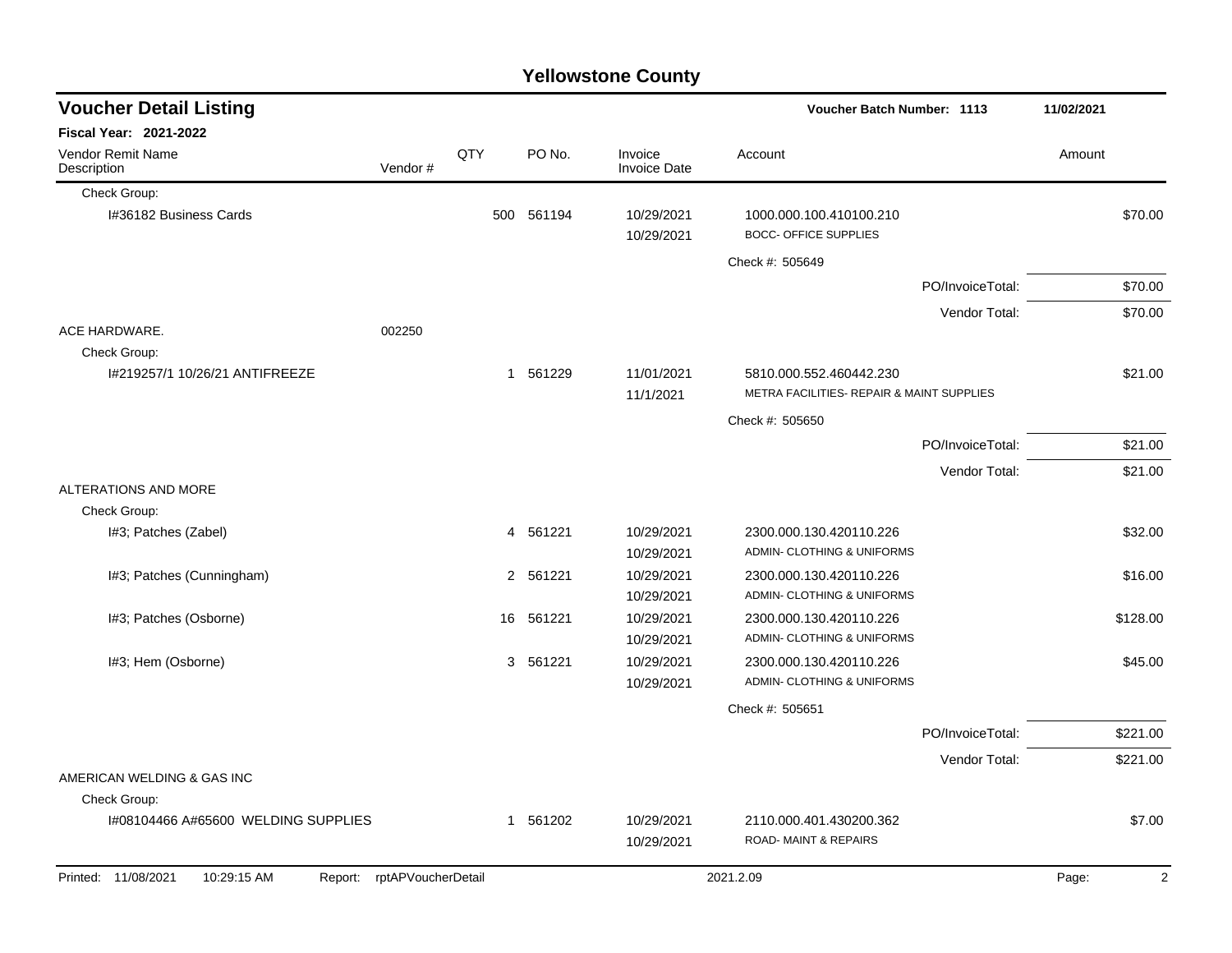| <b>Voucher Detail Listing</b>                  |                            |     |              |          |                                | <b>Voucher Batch Number: 1113</b>                        |                  |        | 11/02/2021 |
|------------------------------------------------|----------------------------|-----|--------------|----------|--------------------------------|----------------------------------------------------------|------------------|--------|------------|
| Fiscal Year: 2021-2022                         |                            |     |              |          |                                |                                                          |                  |        |            |
| Vendor Remit Name<br>Description               | Vendor#                    | QTY |              | PO No.   | Invoice<br><b>Invoice Date</b> | Account                                                  |                  | Amount |            |
| I#08105578 A#65600 WELDING SUPPLIES            |                            |     |              | 1 561202 | 10/29/2021                     | 2110.000.401.430200.362                                  |                  |        | \$180.30   |
|                                                |                            |     |              |          | 10/29/2021                     | <b>ROAD-MAINT &amp; REPAIRS</b>                          |                  |        |            |
|                                                |                            |     |              |          |                                | Check #: 505652                                          |                  |        |            |
|                                                |                            |     |              |          |                                |                                                          | PO/InvoiceTotal: |        | \$187.30   |
|                                                |                            |     |              |          |                                |                                                          | Vendor Total:    |        | \$187.30   |
| ARCHIE COCHRANE MOTORS<br>Check Group:         | 001410                     |     |              |          |                                |                                                          |                  |        |            |
| I#795428/1; Car #134 belt repair               |                            |     |              | 1 561210 | 10/29/2021<br>10/29/2021       | 2300.000.133.420160.361<br>CIVIL- VEHICLE REPAIRS        |                  |        | \$122.25   |
|                                                |                            |     |              |          |                                | Check #: 505653                                          |                  |        |            |
|                                                |                            |     |              |          |                                |                                                          | PO/InvoiceTotal: |        | \$122.25   |
|                                                |                            |     |              |          |                                |                                                          | Vendor Total:    |        | \$122.25   |
| <b>BIG SKY LINEN SUPPLY</b><br>Check Group:    | 001710                     |     |              |          |                                |                                                          |                  |        |            |
| 1#0510062 LAUNDRY SERVICES                     |                            |     |              | 1 561186 | 10/29/2021                     | 2110.000.401.430200.220                                  |                  |        | \$131.47   |
|                                                |                            |     |              |          | 10/29/2021                     | ROAD- OPERATING SUPPLIES                                 |                  |        |            |
|                                                |                            |     |              |          |                                | Check #: 505654                                          |                  |        |            |
|                                                |                            |     |              |          |                                |                                                          | PO/InvoiceTotal: |        | \$131.47   |
| <b>BILLINGS CONSTRUCTION SUPPLY</b>            |                            |     |              |          |                                |                                                          | Vendor Total:    |        | \$131.47   |
| Check Group:                                   |                            |     |              |          |                                |                                                          |                  |        |            |
| I#129141; Portable toilet 10/25/21-10/27/21    |                            |     | $\mathbf{1}$ | 561225   | 10/29/2021<br>10/29/2021       | 2300.000.135.420180.362<br>MISC- MAINT & REPAIRS         |                  |        | \$101.00   |
|                                                |                            |     |              |          |                                | Check #: 505655                                          |                  |        |            |
|                                                |                            |     |              |          |                                |                                                          | PO/InvoiceTotal: |        | \$101.00   |
|                                                |                            |     |              |          |                                |                                                          | Vendor Total:    |        | \$101.00   |
| <b>BILLINGS MONUMENT</b><br>Check Group:       | 001826                     |     |              |          |                                |                                                          |                  |        |            |
| SET Marker R.Anderson DOD 7/15/20 SET 10/27/21 |                            |     | $\mathbf{1}$ | 561187   | 10/29/2021<br>10/29/2021       | 1000.000.199.450200.396<br>MISC- FUNERAL EXPENSE/BURIALS |                  |        | \$70.00    |
| 10:29:15 AM<br>Printed: 11/08/2021             | Report: rptAPVoucherDetail |     |              |          |                                | 2021.2.09                                                |                  | Page:  | 3          |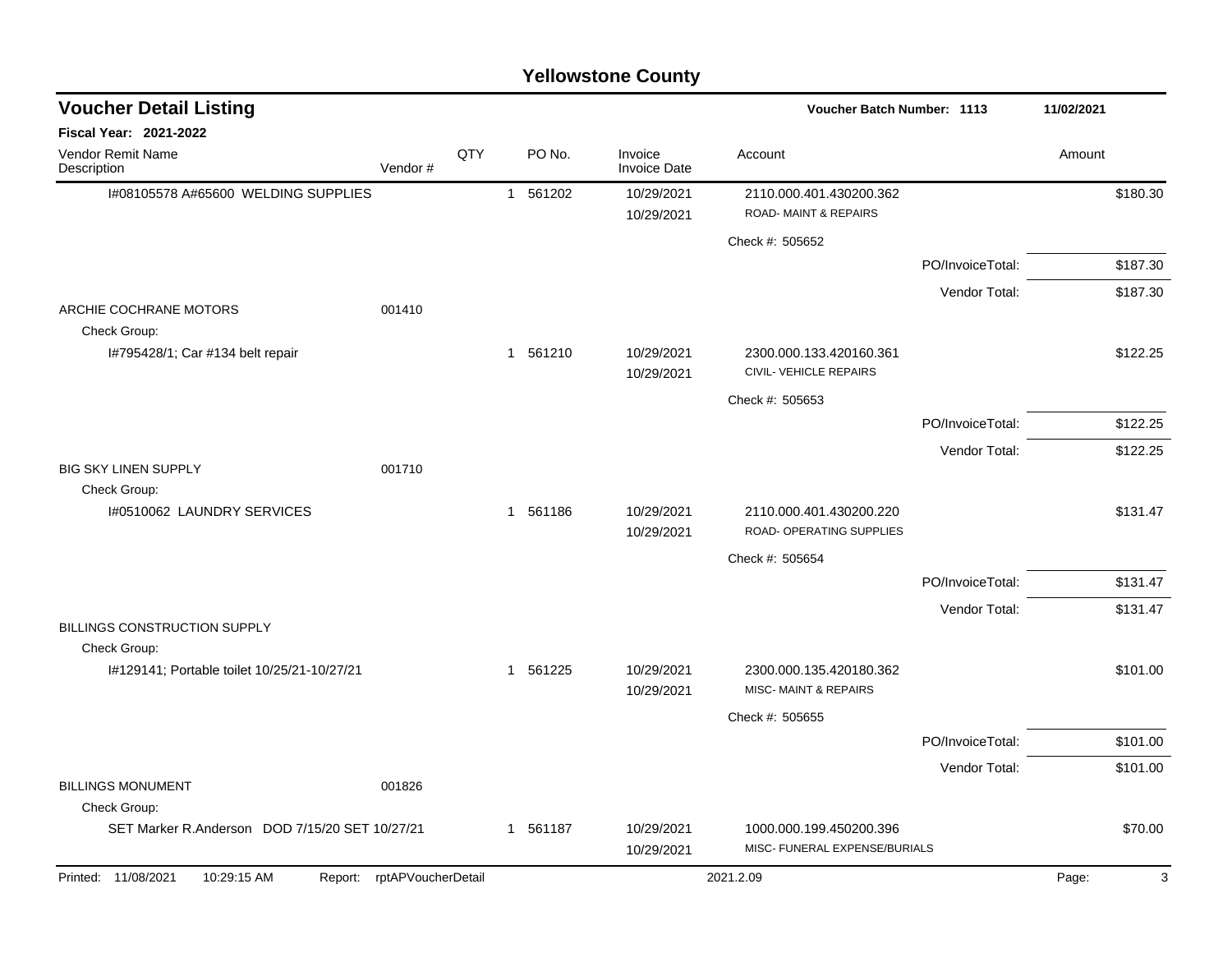|                                                | <b>Yellowstone County</b> |     |          |                                |                                          |            |  |  |  |  |  |  |
|------------------------------------------------|---------------------------|-----|----------|--------------------------------|------------------------------------------|------------|--|--|--|--|--|--|
| <b>Voucher Detail Listing</b>                  |                           |     |          |                                | <b>Voucher Batch Number: 1113</b>        | 11/02/2021 |  |  |  |  |  |  |
| Fiscal Year: 2021-2022                         |                           |     |          |                                |                                          |            |  |  |  |  |  |  |
| Vendor Remit Name<br>Description               | Vendor#                   | QTY | PO No.   | Invoice<br><b>Invoice Date</b> | Account                                  | Amount     |  |  |  |  |  |  |
| SET Marker J.Cuellar DOD 1/15/21 SET 10/14/21  |                           |     | 1 561187 | 10/29/2021                     | 1000.000.199.450200.396                  | \$70.00    |  |  |  |  |  |  |
|                                                |                           |     |          | 10/29/2021                     | MISC- FUNERAL EXPENSE/BURIALS            |            |  |  |  |  |  |  |
| SET Marker A.Racki DOD 4/3/21 SET 10/14/21     |                           |     | 1 561187 | 10/29/2021                     | 1000.000.199.450200.396                  | \$70.00    |  |  |  |  |  |  |
|                                                |                           |     |          | 10/29/2021                     | MISC- FUNERAL EXPENSE/BURIALS            |            |  |  |  |  |  |  |
| SET Marker G.Sherrodd DOD 1/4/20 SET 6/11/21   |                           |     | 1 561187 | 10/29/2021                     | 1000.000.199.450200.396                  | \$70.00    |  |  |  |  |  |  |
|                                                |                           |     |          | 10/29/2021                     | MISC- FUNERAL EXPENSE/BURIALS            |            |  |  |  |  |  |  |
| SET Marker J.Simkovic DOD 9/27/20 SET 10/14/21 |                           |     | 1 561187 | 10/29/2021                     | 1000.000.199.450200.396                  | \$70.00    |  |  |  |  |  |  |
|                                                |                           |     |          | 10/29/2021                     | MISC- FUNERAL EXPENSE/BURIALS            |            |  |  |  |  |  |  |
| SET Marker D. Winzetl DOD 6/1/19 SET 10/27/21  |                           |     | 1 561187 | 10/29/2021                     | 1000.000.199.450200.396                  | \$70.00    |  |  |  |  |  |  |
|                                                |                           |     |          | 10/29/2021                     | MISC- FUNERAL EXPENSE/BURIALS            |            |  |  |  |  |  |  |
|                                                |                           |     |          |                                | Check #: 505656                          |            |  |  |  |  |  |  |
|                                                |                           |     |          |                                | PO/InvoiceTotal:                         | \$420.00   |  |  |  |  |  |  |
|                                                |                           |     |          |                                | Vendor Total:                            | \$420.00   |  |  |  |  |  |  |
| <b>BILLINGS REGIONAL LANDFILL</b>              | 042554                    |     |          |                                |                                          |            |  |  |  |  |  |  |
| Check Group:                                   |                           |     |          |                                |                                          |            |  |  |  |  |  |  |
| I#01465319 DUMP                                |                           |     | 1 561192 | 10/29/2021                     | 2110.000.401.430200.450                  | \$11.45    |  |  |  |  |  |  |
|                                                |                           |     |          | 10/29/2021                     | ROAD-RAW MATERIALS- GAS TAX              |            |  |  |  |  |  |  |
| 1#01465223 DUMP                                |                           | 1   | 561192   | 10/29/2021                     | 2110.000.401.430200.450                  | \$25.10    |  |  |  |  |  |  |
|                                                |                           |     |          | 10/29/2021                     | ROAD- RAW MATERIALS- GAS TAX             |            |  |  |  |  |  |  |
|                                                |                           |     |          |                                | Check #: 505657                          |            |  |  |  |  |  |  |
|                                                |                           |     |          |                                | PO/InvoiceTotal:                         | \$36.55    |  |  |  |  |  |  |
|                                                |                           |     |          |                                | Vendor Total:                            | \$36.55    |  |  |  |  |  |  |
| BOBCAT OF BIG SKY INC                          |                           |     |          |                                |                                          |            |  |  |  |  |  |  |
| Check Group:                                   |                           |     |          |                                |                                          |            |  |  |  |  |  |  |
| 1#7618 10/22/21 ANNUAL MAINT SVC               |                           |     | 1 561234 | 11/01/2021                     | 5810.000.552.460442.369                  | \$678.48   |  |  |  |  |  |  |
|                                                |                           |     |          | 11/1/2021                      | METRA FACILITIES- BUILDING/EQUIP REPAIRS |            |  |  |  |  |  |  |
|                                                |                           |     |          |                                | Check #: 505658                          |            |  |  |  |  |  |  |
|                                                |                           |     |          |                                | PO/InvoiceTotal:                         | \$678.48   |  |  |  |  |  |  |
|                                                |                           |     |          |                                | Vendor Total:                            | \$678.48   |  |  |  |  |  |  |
| <b>BRENNTAG PACIFIC INC</b>                    | 048662                    |     |          |                                |                                          |            |  |  |  |  |  |  |
| Printed: 11/08/2021<br>10:29:15 AM<br>Report:  | rptAPVoucherDetail        |     |          |                                | 2021.2.09                                | Page:<br>4 |  |  |  |  |  |  |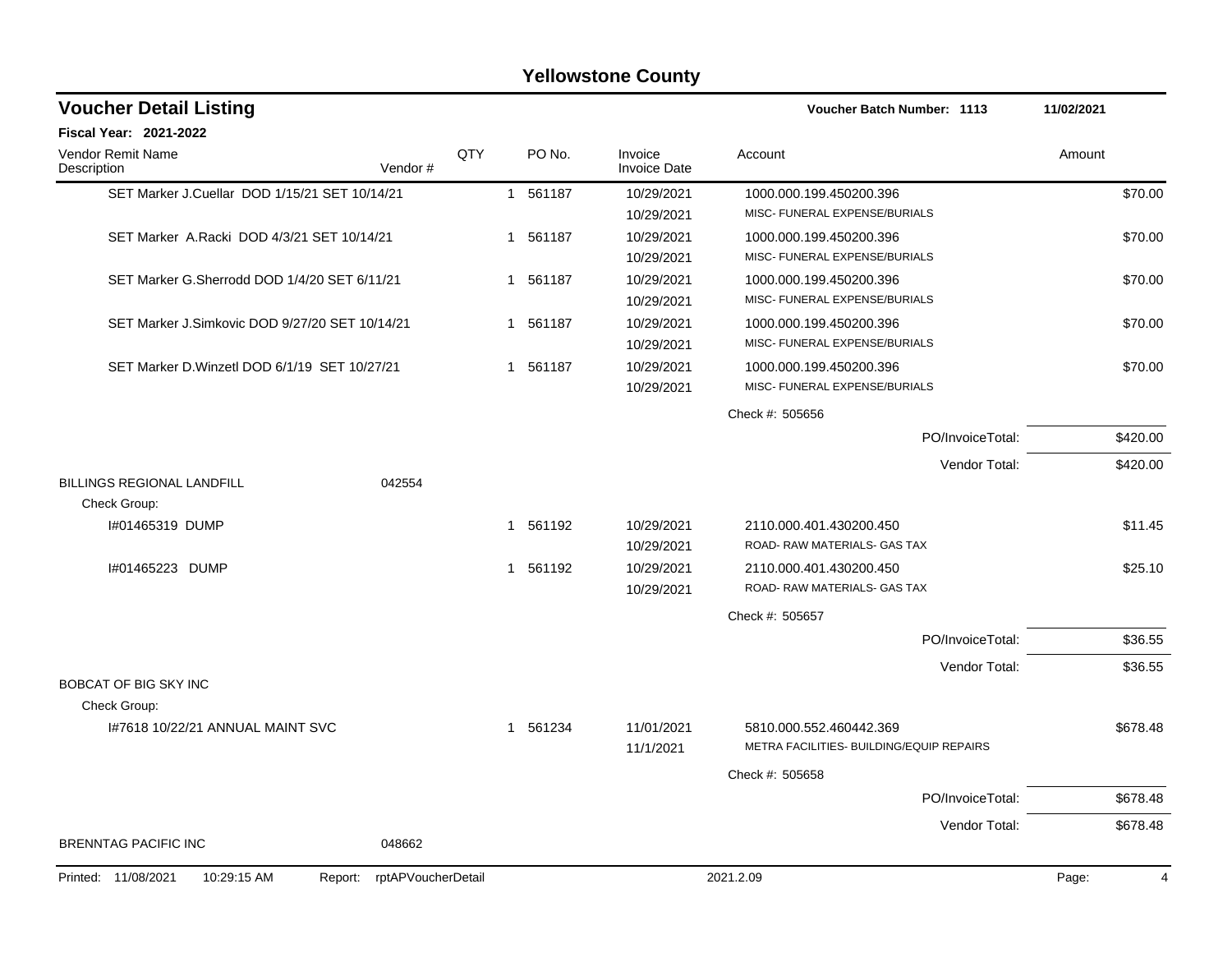|                                    |                            |     |                        | <b>Yellowstone County</b>      |                                                       |                  |            |
|------------------------------------|----------------------------|-----|------------------------|--------------------------------|-------------------------------------------------------|------------------|------------|
| <b>Voucher Detail Listing</b>      |                            |     |                        |                                | <b>Voucher Batch Number: 1113</b>                     |                  | 11/02/2021 |
| Fiscal Year: 2021-2022             |                            |     |                        |                                |                                                       |                  |            |
| Vendor Remit Name<br>Description   | Vendor#                    | QTY | PO No.                 | Invoice<br><b>Invoice Date</b> | Account                                               |                  | Amount     |
| Check Group:                       |                            |     |                        |                                |                                                       |                  |            |
| I#BPI187034 CLEANING SUPPLIES      |                            |     | 561196<br>1            | 10/29/2021<br>10/29/2021       | 2110.000.401.430200.220<br>ROAD- OPERATING SUPPLIES   |                  | \$2,950.00 |
|                                    |                            |     |                        |                                | Check #: 505659                                       |                  |            |
|                                    |                            |     |                        |                                |                                                       | PO/InvoiceTotal: | \$2,950.00 |
|                                    |                            |     |                        |                                |                                                       | Vendor Total:    | \$2,950.00 |
| CARQUEST AUTO PARTS.               | 006210                     |     |                        |                                |                                                       |                  |            |
| Check Group:                       |                            |     |                        |                                |                                                       |                  |            |
| I#1935-653080 FILTERS              |                            |     | 1 561185               | 10/29/2021                     | 2110.000.401.430200.361                               |                  | \$123.17   |
|                                    |                            |     |                        | 10/29/2021                     | ROAD-VEHICLE REPAIRS                                  |                  |            |
| I#1935-652693 REMOVER              |                            |     | 561185<br>$\mathbf{1}$ | 10/29/2021                     | 2110.000.401.430200.361                               |                  | \$33.78    |
|                                    |                            |     |                        | 10/29/2021                     | ROAD-VEHICLE REPAIRS                                  |                  |            |
| 2% DISCOUNT                        |                            |     | 1 561185               | 10/29/2021                     | 2110.000.401.430200.361<br>ROAD-VEHICLE REPAIRS       |                  | (\$3.14)   |
|                                    |                            |     |                        | 10/29/2021                     |                                                       |                  |            |
|                                    |                            |     |                        |                                | Check #: 505660                                       |                  |            |
|                                    |                            |     |                        |                                |                                                       | PO/InvoiceTotal: | \$153.81   |
|                                    |                            |     |                        |                                |                                                       | Vendor Total:    | \$153.81   |
| CMI, INC                           | 002131                     |     |                        |                                |                                                       |                  |            |
| Check Group:                       |                            |     |                        |                                |                                                       |                  |            |
| I#8044925; Gas cannister           |                            |     | 1 561209               | 10/29/2021<br>10/29/2021       | 2300.000.132.420150.220<br>PATROL- OPERATING SUPPLIES |                  | \$207.60   |
|                                    |                            |     |                        |                                | Check #: 505661                                       |                  |            |
|                                    |                            |     |                        |                                |                                                       | PO/InvoiceTotal: | \$207.60   |
|                                    |                            |     |                        |                                |                                                       | Vendor Total:    | \$207.60   |
| CONRAD, GLENN                      |                            |     |                        |                                |                                                       |                  |            |
| Check Group:                       |                            |     |                        |                                |                                                       |                  |            |
| C16642D REDEMPTION 331             |                            |     | 1 561227               | 10/29/2021<br>10/29/2021       | 7150.000.000.021250.000<br>REDEMPTION DUE TO OTHERS   |                  | \$3,971.60 |
|                                    |                            |     |                        |                                | Check #: 505662                                       |                  |            |
|                                    |                            |     |                        |                                |                                                       | PO/InvoiceTotal: | \$3,971.60 |
| Printed: 11/08/2021<br>10:29:15 AM | Report: rptAPVoucherDetail |     |                        |                                | 2021.2.09                                             |                  | Page:<br>5 |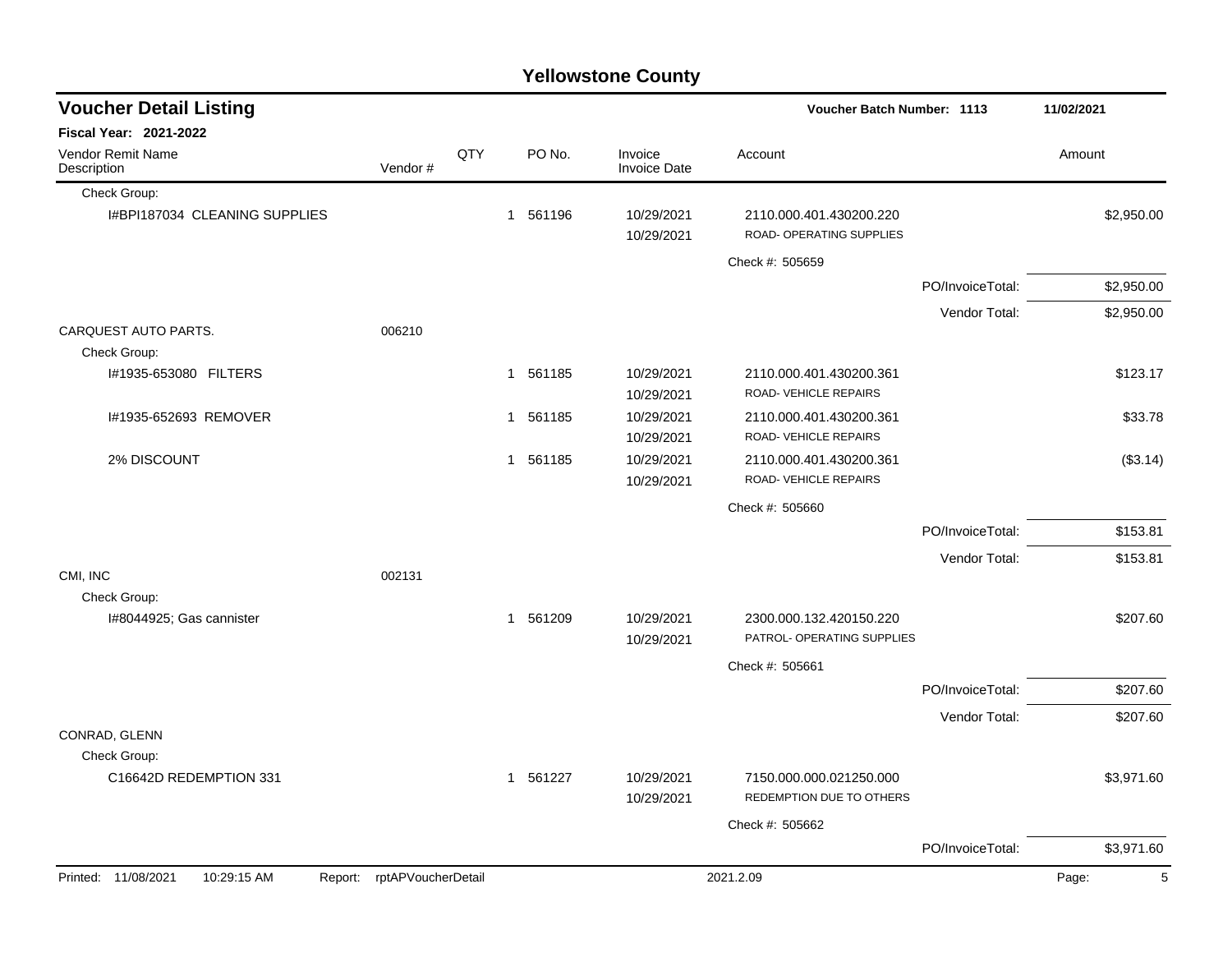| <b>Voucher Detail Listing</b>                                                                                            |                    |     |                        |                                | <b>Voucher Batch Number: 1113</b>               |                  | 11/02/2021 |
|--------------------------------------------------------------------------------------------------------------------------|--------------------|-----|------------------------|--------------------------------|-------------------------------------------------|------------------|------------|
| Fiscal Year: 2021-2022                                                                                                   |                    |     |                        |                                |                                                 |                  |            |
| <b>Vendor Remit Name</b><br>Description                                                                                  | Vendor#            | QTY | PO No.                 | Invoice<br><b>Invoice Date</b> | Account                                         |                  | Amount     |
|                                                                                                                          |                    |     |                        |                                |                                                 | Vendor Total:    | \$3,971.60 |
| DRINKWALTER AUTO GLASS                                                                                                   |                    |     |                        |                                |                                                 |                  |            |
| Check Group:                                                                                                             |                    |     |                        |                                |                                                 |                  |            |
| I#3062 REPLACE GLASS                                                                                                     |                    |     | 1 561205               | 10/29/2021<br>10/29/2021       | 2110.000.401.430200.361<br>ROAD-VEHICLE REPAIRS |                  | \$640.00   |
| 1#3071 REPLACE WINDSHIELD                                                                                                |                    |     | 1 561205               | 10/29/2021                     | 2110.000.401.430200.361                         |                  | \$210.00   |
|                                                                                                                          |                    |     |                        | 10/29/2021                     | ROAD-VEHICLE REPAIRS                            |                  |            |
| 1#3070 REPLACE WINDSHIELD                                                                                                |                    |     | 1 561205               | 10/29/2021                     | 2110.000.401.430200.361                         |                  | \$210.00   |
|                                                                                                                          |                    |     |                        | 10/29/2021                     | ROAD-VEHICLE REPAIRS                            |                  |            |
|                                                                                                                          |                    |     |                        |                                | Check #: 505663                                 |                  |            |
|                                                                                                                          |                    |     |                        |                                |                                                 | PO/InvoiceTotal: | \$1,060.00 |
|                                                                                                                          |                    |     |                        |                                |                                                 | Vendor Total:    | \$1,060.00 |
| <b>ECONOPRINT</b>                                                                                                        |                    |     |                        |                                |                                                 |                  |            |
| Check Group:                                                                                                             |                    |     |                        |                                |                                                 |                  |            |
| I#310894; Business cards Bofto                                                                                           |                    |     | 561222<br>$\mathbf{1}$ | 10/29/2021                     | 2300.000.130.420110.210                         |                  | \$93.88    |
|                                                                                                                          |                    |     |                        | 10/29/2021                     | ADMIN- OFFICE SUPPLIES                          |                  |            |
| I#310894; Business cards Paris                                                                                           |                    |     | 561222<br>1            | 10/29/2021                     | 2300.000.131.420140.220                         |                  | \$93.88    |
|                                                                                                                          |                    |     |                        | 10/29/2021                     | DETECTIVES- OPERATING SUPPLIES                  |                  |            |
| I#310894; Business cards O'Donnell                                                                                       |                    |     | 1 561222               | 10/29/2021                     | 2300.000.132.420150.220                         |                  | \$93.88    |
|                                                                                                                          |                    |     |                        | 10/29/2021                     | PATROL- OPERATING SUPPLIES                      |                  |            |
|                                                                                                                          |                    |     |                        |                                | Check #: 505664                                 |                  |            |
|                                                                                                                          |                    |     |                        |                                |                                                 | PO/InvoiceTotal: | \$281.64   |
|                                                                                                                          |                    |     |                        |                                |                                                 | Vendor Total:    | \$281.64   |
| ELLINGSON, HARVEY                                                                                                        |                    |     |                        |                                |                                                 |                  |            |
| Check Group:                                                                                                             |                    |     |                        |                                |                                                 |                  |            |
| Writ SM 21 3555<br>#21002908 Ellingson v. Beartooth Harley-Davidson<br>Ck.#322775 - Beartooth Harley-Davidson A101-96993 |                    |     | 1 561244               | 11/01/2021                     | 7151.000.000.021250.000                         |                  | \$2,805.00 |
|                                                                                                                          |                    |     |                        | 11/1/2021                      | SHERIFF WRITS & NOTICES DUE TO OTHERS           |                  |            |
|                                                                                                                          |                    |     |                        |                                | Check #: 505665                                 |                  |            |
|                                                                                                                          |                    |     |                        |                                |                                                 | PO/InvoiceTotal: | \$2,805.00 |
| Printed: 11/08/2021<br>10:29:15 AM<br>Report:                                                                            | rptAPVoucherDetail |     |                        |                                | 2021.2.09                                       |                  | Page:<br>6 |
|                                                                                                                          |                    |     |                        |                                |                                                 |                  |            |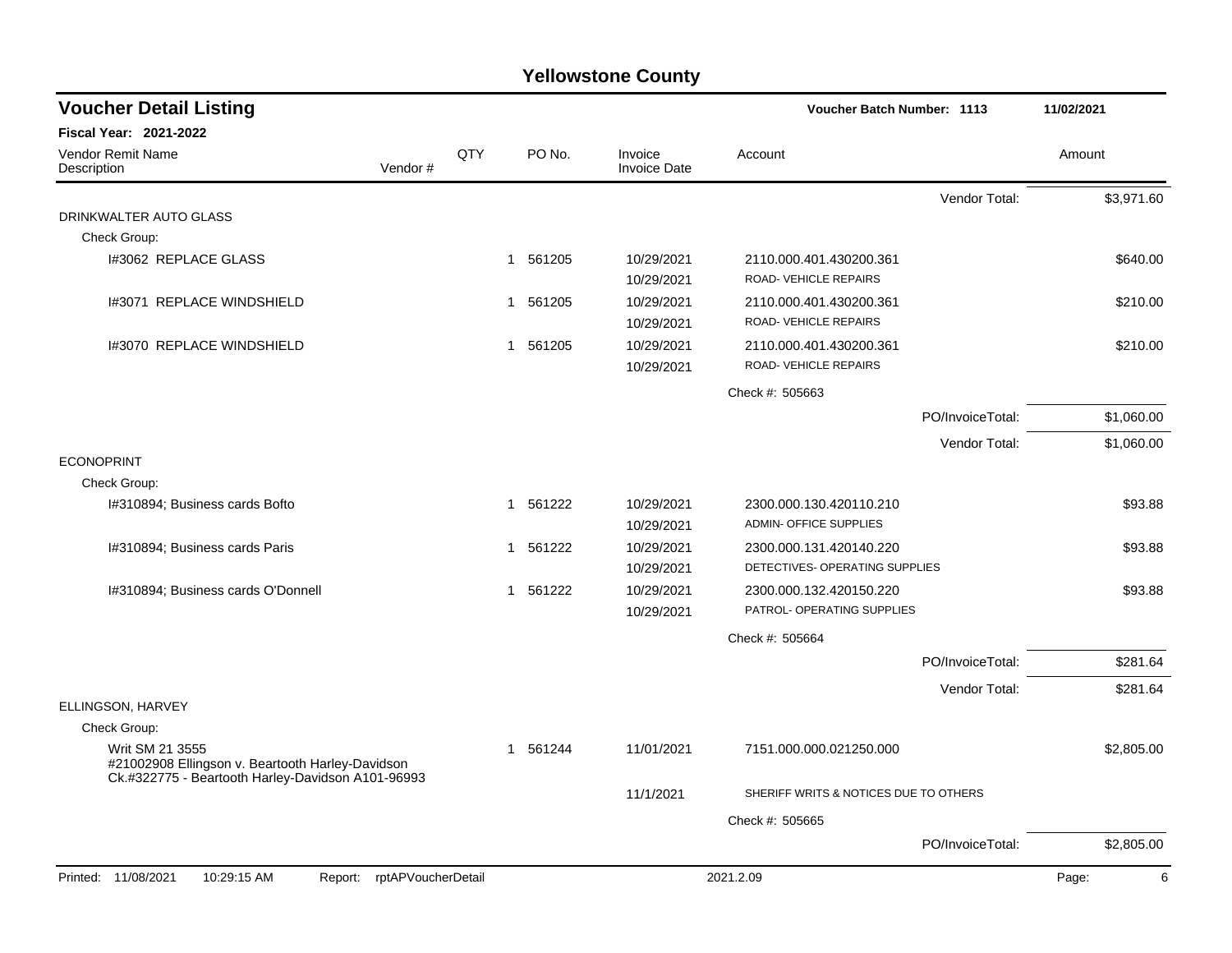| <b>Voucher Detail Listing</b>                 |                    |     |          |                                | Voucher Batch Number: 1113                                    |                  | 11/02/2021              |
|-----------------------------------------------|--------------------|-----|----------|--------------------------------|---------------------------------------------------------------|------------------|-------------------------|
| <b>Fiscal Year: 2021-2022</b>                 |                    |     |          |                                |                                                               |                  |                         |
| Vendor Remit Name<br>Description              | Vendor#            | QTY | PO No.   | Invoice<br><b>Invoice Date</b> | Account                                                       |                  | Amount                  |
|                                               |                    |     |          |                                |                                                               | Vendor Total:    | \$2,805.00              |
| FORSETH, LINNEA                               |                    |     |          |                                |                                                               |                  |                         |
| Check Group:                                  |                    |     |          |                                |                                                               |                  |                         |
| Reimb - Costco VW Supplies 10/21/21           |                    |     | 1 561235 | 11/01/2021<br>11/1/2021        | 2301.000.122.411100.394<br>ATTORNEY- WITNESS & JURY FEES      |                  | \$37.50                 |
|                                               |                    |     |          |                                | Check #: 505666                                               |                  |                         |
|                                               |                    |     |          |                                |                                                               | PO/InvoiceTotal: | \$37.50                 |
|                                               |                    |     |          |                                |                                                               | Vendor Total:    | \$37.50                 |
| <b>GALLES FILTER &amp; EXHAUST</b>            |                    |     |          |                                |                                                               |                  |                         |
| Check Group:                                  |                    |     |          |                                |                                                               |                  |                         |
| I#P105477-02 SEPARATOR                        |                    |     | 1 561204 | 10/29/2021                     | 2110.000.401.430200.361<br>ROAD-VEHICLE REPAIRS               |                  | \$87.76                 |
|                                               |                    |     |          | 10/29/2021                     |                                                               |                  |                         |
|                                               |                    |     |          |                                | Check #: 505667                                               |                  |                         |
|                                               |                    |     |          |                                |                                                               | PO/InvoiceTotal: | \$87.76                 |
| <b>GLOBAL EQUIPMENT COMPANY</b>               | 035593             |     |          |                                |                                                               | Vendor Total:    | \$87.76                 |
| Check Group:                                  |                    |     |          |                                |                                                               |                  |                         |
| I#118313901 10/19/21 CAUTION TAPE             |                    |     | 1 561233 | 11/01/2021                     | 5810.000.552.460442.220                                       |                  | \$165.99                |
|                                               |                    |     |          | 11/1/2021                      | METRA FACILITIES- OPERATING SUPPLIES                          |                  |                         |
|                                               |                    |     |          |                                | Check #: 505668                                               |                  |                         |
|                                               |                    |     |          |                                |                                                               | PO/InvoiceTotal: | \$165.99                |
|                                               |                    |     |          |                                |                                                               | Vendor Total:    | \$165.99                |
| <b>GREAT WEST ENGINEERING</b>                 |                    |     |          |                                |                                                               |                  |                         |
| Check Group:                                  |                    |     |          |                                |                                                               |                  |                         |
| I#25020 PROJECT #2-21125 BRIDGE 28-32         |                    |     | 1 561200 | 10/29/2021<br>10/29/2021       | 2130.000.402.430244.354<br><b>BRIDGE- ENGINEERING/TESTING</b> |                  | \$7,483.00              |
|                                               |                    |     |          |                                | Check #: 505669                                               |                  |                         |
|                                               |                    |     |          |                                |                                                               | PO/InvoiceTotal: | \$7,483.00              |
|                                               |                    |     |          |                                |                                                               | Vendor Total:    | \$7,483.00              |
| <b>GUARDIAN TAX MT LLC</b>                    |                    |     |          |                                |                                                               |                  |                         |
| Printed: 11/08/2021<br>10:29:15 AM<br>Report: | rptAPVoucherDetail |     |          |                                | 2021.2.09                                                     |                  | $\overline{7}$<br>Page: |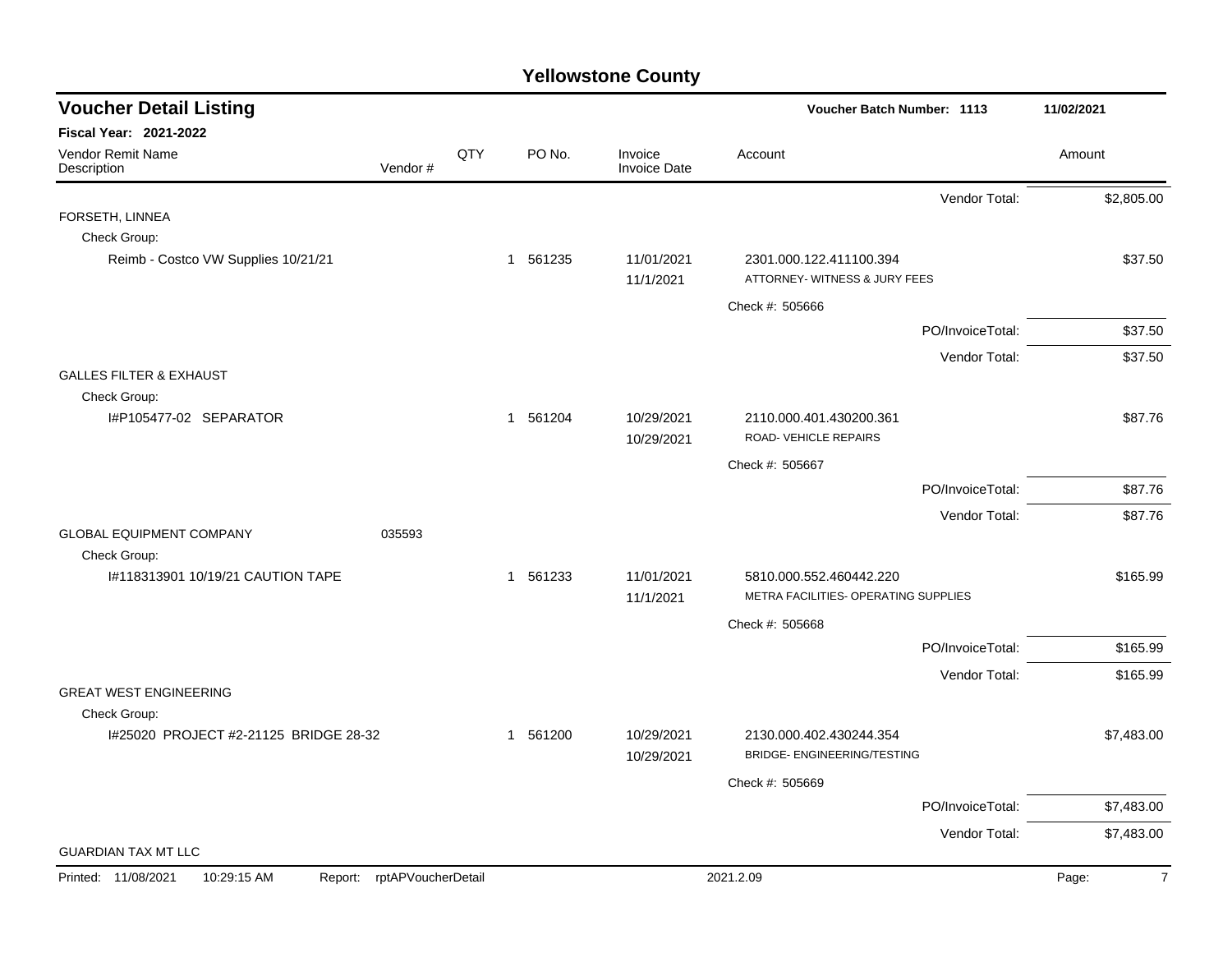| <b>Yellowstone County</b>                                          |         |             |          |                                |                                                     |                  |             |  |  |  |
|--------------------------------------------------------------------|---------|-------------|----------|--------------------------------|-----------------------------------------------------|------------------|-------------|--|--|--|
| <b>Voucher Detail Listing</b>                                      |         |             |          |                                | <b>Voucher Batch Number: 1113</b>                   |                  | 11/02/2021  |  |  |  |
| <b>Fiscal Year: 2021-2022</b>                                      |         |             |          |                                |                                                     |                  |             |  |  |  |
| Vendor Remit Name<br>Description                                   | Vendor# | QTY         | PO No.   | Invoice<br><b>Invoice Date</b> | Account                                             |                  | Amount      |  |  |  |
| Check Group:                                                       |         |             |          |                                |                                                     |                  |             |  |  |  |
| A30941 REDEMPTION 327                                              |         | $\mathbf 1$ | 561224   | 10/29/2021<br>10/29/2021       | 7150.000.000.021250.000<br>REDEMPTION DUE TO OTHERS |                  | \$3,684.30  |  |  |  |
| A23217 REDEMPTION 329                                              |         | 1           | 561224   | 10/29/2021<br>10/29/2021       | 7150.000.000.021250.000<br>REDEMPTION DUE TO OTHERS |                  | \$3,185.22  |  |  |  |
| A35543 REDEMPTION 330                                              |         | $\mathbf 1$ | 561224   | 10/29/2021<br>10/29/2021       | 7150.000.000.021250.000<br>REDEMPTION DUE TO OTHERS |                  | \$864.68    |  |  |  |
| C12161 REDEMPTION 331                                              |         | $\mathbf 1$ | 561224   | 10/29/2021<br>10/29/2021       | 7150.000.000.021250.000<br>REDEMPTION DUE TO OTHERS |                  | \$4,501.34  |  |  |  |
| A15718 REDEMPTION 332                                              |         | $\mathbf 1$ | 561224   | 10/29/2021<br>10/29/2021       | 7150.000.000.021250.000<br>REDEMPTION DUE TO OTHERS |                  | \$1,767.41  |  |  |  |
|                                                                    |         |             |          |                                | Check #: 505670                                     |                  |             |  |  |  |
|                                                                    |         |             |          |                                |                                                     | PO/InvoiceTotal: | \$14,002.95 |  |  |  |
|                                                                    |         |             |          |                                |                                                     | Vendor Total:    | \$14,002.95 |  |  |  |
| HAEKER, JANE<br>Check Group:                                       |         |             |          |                                |                                                     |                  |             |  |  |  |
| C04918 REDEMPTION 328                                              |         |             | 1 561217 | 10/29/2021<br>10/29/2021       | 7150.000.000.021250.000<br>REDEMPTION DUE TO OTHERS |                  | \$845.33    |  |  |  |
|                                                                    |         |             |          |                                | Check #: 505671                                     |                  |             |  |  |  |
|                                                                    |         |             |          |                                |                                                     | PO/InvoiceTotal: | \$845.33    |  |  |  |
| HANSER'S WRECKER COMPANY                                           |         |             |          |                                |                                                     | Vendor Total:    | \$845.33    |  |  |  |
| Check Group:                                                       |         |             |          |                                |                                                     |                  |             |  |  |  |
| I#BIL15785; Car #134 tow                                           |         |             | 1 561215 | 10/29/2021<br>10/29/2021       | 2300.000.133.420160.361<br>CIVIL- VEHICLE REPAIRS   |                  | \$125.00    |  |  |  |
|                                                                    |         |             |          |                                | Check #: 505672                                     |                  |             |  |  |  |
|                                                                    |         |             |          |                                |                                                     | PO/InvoiceTotal: | \$125.00    |  |  |  |
|                                                                    |         |             |          |                                |                                                     | Vendor Total:    | \$125.00    |  |  |  |
| <b>HEIGHTS FAMILY FUNERAL HOME &amp; CREMATORY</b><br>Check Group: |         |             |          |                                |                                                     |                  |             |  |  |  |

#### Printed: 11/08/2021 10:29:15 AM Report: rptAPVoucherDetail 2021.2.09 2021.2.09 Page: Page: 8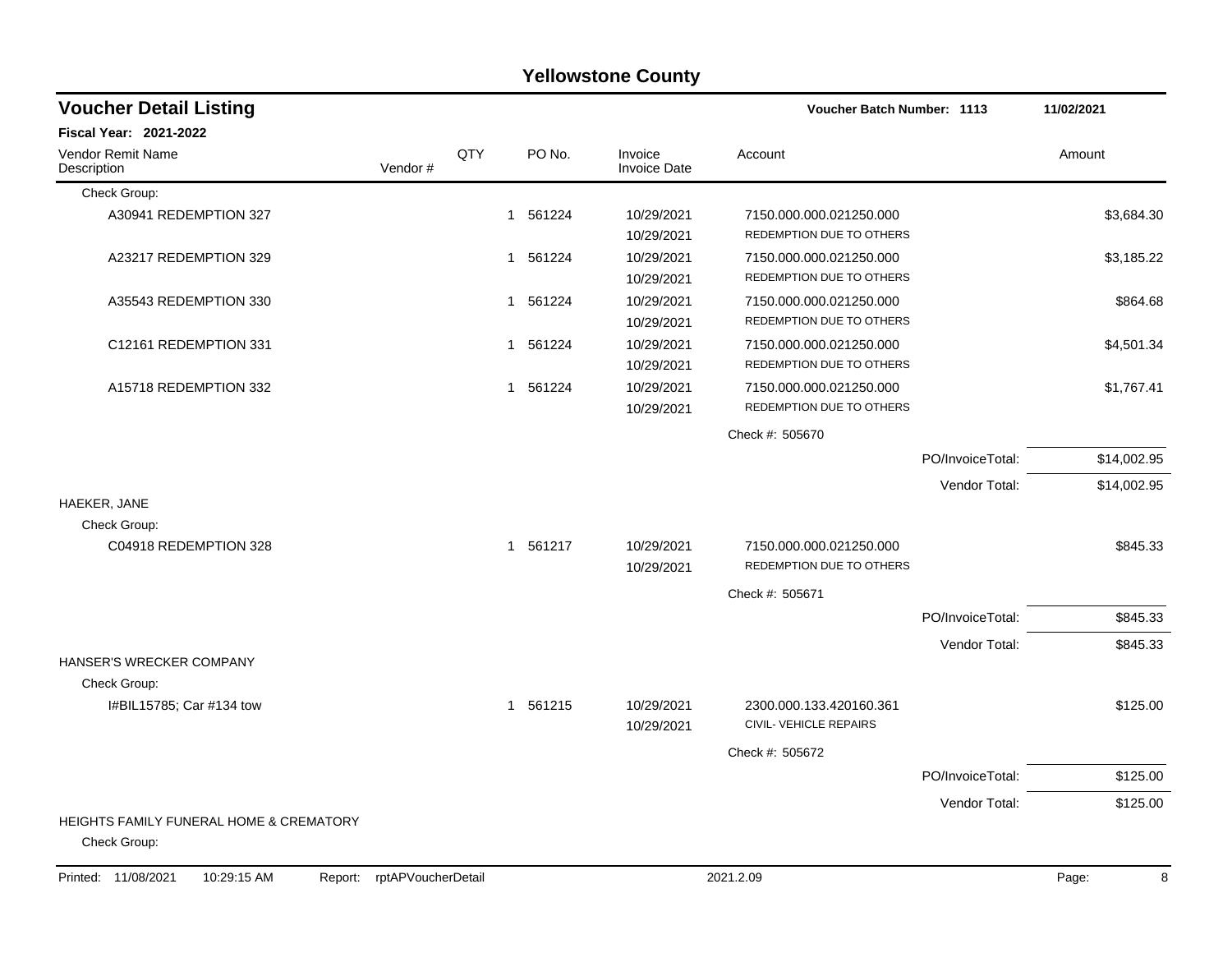|                                         | <b>Yellowstone County</b>  |     |                        |                                |                                                                |                  |            |  |  |  |  |  |
|-----------------------------------------|----------------------------|-----|------------------------|--------------------------------|----------------------------------------------------------------|------------------|------------|--|--|--|--|--|
| <b>Voucher Detail Listing</b>           |                            |     |                        |                                | <b>Voucher Batch Number: 1113</b>                              |                  | 11/02/2021 |  |  |  |  |  |
| Fiscal Year: 2021-2022                  |                            |     |                        |                                |                                                                |                  |            |  |  |  |  |  |
| Vendor Remit Name<br>Description        | Vendor#                    | QTY | PO No.                 | Invoice<br><b>Invoice Date</b> | Account                                                        |                  | Amount     |  |  |  |  |  |
| 10/27/21 - Removal (J.G.)               |                            |     | 1 561223               | 10/29/2021                     | 2300.000.126.420800.202                                        |                  | \$240.00   |  |  |  |  |  |
|                                         |                            |     |                        | 10/29/2021                     | CORONER- EXPENSE OF INVEST                                     |                  |            |  |  |  |  |  |
|                                         |                            |     |                        |                                | Check #: 505673                                                |                  |            |  |  |  |  |  |
|                                         |                            |     |                        |                                |                                                                | PO/InvoiceTotal: | \$240.00   |  |  |  |  |  |
|                                         |                            |     |                        |                                |                                                                | Vendor Total:    | \$240.00   |  |  |  |  |  |
| <b>I-STATE TRUCK CENTER INC</b>         |                            |     |                        |                                |                                                                |                  |            |  |  |  |  |  |
| Check Group:                            |                            |     |                        |                                |                                                                |                  |            |  |  |  |  |  |
| I#C251321865-01 INSULATOR, RADIATOR FAN |                            |     | 1 561198               | 10/29/2021<br>10/29/2021       | 2130.000.402.430244.361<br><b>BRIDGE- VEHICLE REPAIRS</b>      |                  | \$149.51   |  |  |  |  |  |
| I#C251321968-01 HOSE                    |                            |     | 561198<br>$\mathbf{1}$ | 10/29/2021                     | 2130.000.402.430244.361                                        |                  | \$174.71   |  |  |  |  |  |
|                                         |                            |     |                        | 10/29/2021                     | <b>BRIDGE- VEHICLE REPAIRS</b>                                 |                  |            |  |  |  |  |  |
|                                         |                            |     |                        |                                | Check #: 505674                                                |                  |            |  |  |  |  |  |
|                                         |                            |     |                        |                                |                                                                | PO/InvoiceTotal: | \$324.22   |  |  |  |  |  |
|                                         |                            |     |                        |                                |                                                                | Vendor Total:    | \$324.22   |  |  |  |  |  |
| <b>INLAND TRUCK PARTS CO</b>            | 003600                     |     |                        |                                |                                                                |                  |            |  |  |  |  |  |
| Check Group:                            |                            |     |                        |                                |                                                                |                  |            |  |  |  |  |  |
| I#IN-1000057 U-JOINT                    |                            |     | 1 561188               | 10/29/2021<br>10/29/2021       | 2130.000.402.430244.361<br><b>BRIDGE- VEHICLE REPAIRS</b>      |                  | \$93.10    |  |  |  |  |  |
|                                         |                            |     |                        |                                | Check #: 505675                                                |                  |            |  |  |  |  |  |
|                                         |                            |     |                        |                                |                                                                | PO/InvoiceTotal: | \$93.10    |  |  |  |  |  |
|                                         |                            |     |                        |                                |                                                                | Vendor Total:    | \$93.10    |  |  |  |  |  |
| KEEVER, DON                             |                            |     |                        |                                |                                                                |                  |            |  |  |  |  |  |
| Check Group:                            |                            |     |                        |                                |                                                                |                  |            |  |  |  |  |  |
| 10/23/21; DEA takeback detail           |                            |     | 1 561214               | 10/29/2021<br>10/29/2021       | 2300.000.132.420195.398<br>SHERIFF'S RESERVE-VARIABLE CONTRACT |                  | \$60.00    |  |  |  |  |  |
|                                         |                            |     |                        |                                |                                                                |                  |            |  |  |  |  |  |
|                                         |                            |     |                        |                                | Check #: 505676                                                | PO/InvoiceTotal: |            |  |  |  |  |  |
|                                         |                            |     |                        |                                |                                                                |                  | \$60.00    |  |  |  |  |  |
| <b>KENT, MARTIN</b>                     |                            |     |                        |                                |                                                                | Vendor Total:    | \$60.00    |  |  |  |  |  |
| Check Group:                            |                            |     |                        |                                |                                                                |                  |            |  |  |  |  |  |
| Printed: 11/08/2021<br>10:29:15 AM      | Report: rptAPVoucherDetail |     |                        |                                | 2021.2.09                                                      |                  | Page:<br>9 |  |  |  |  |  |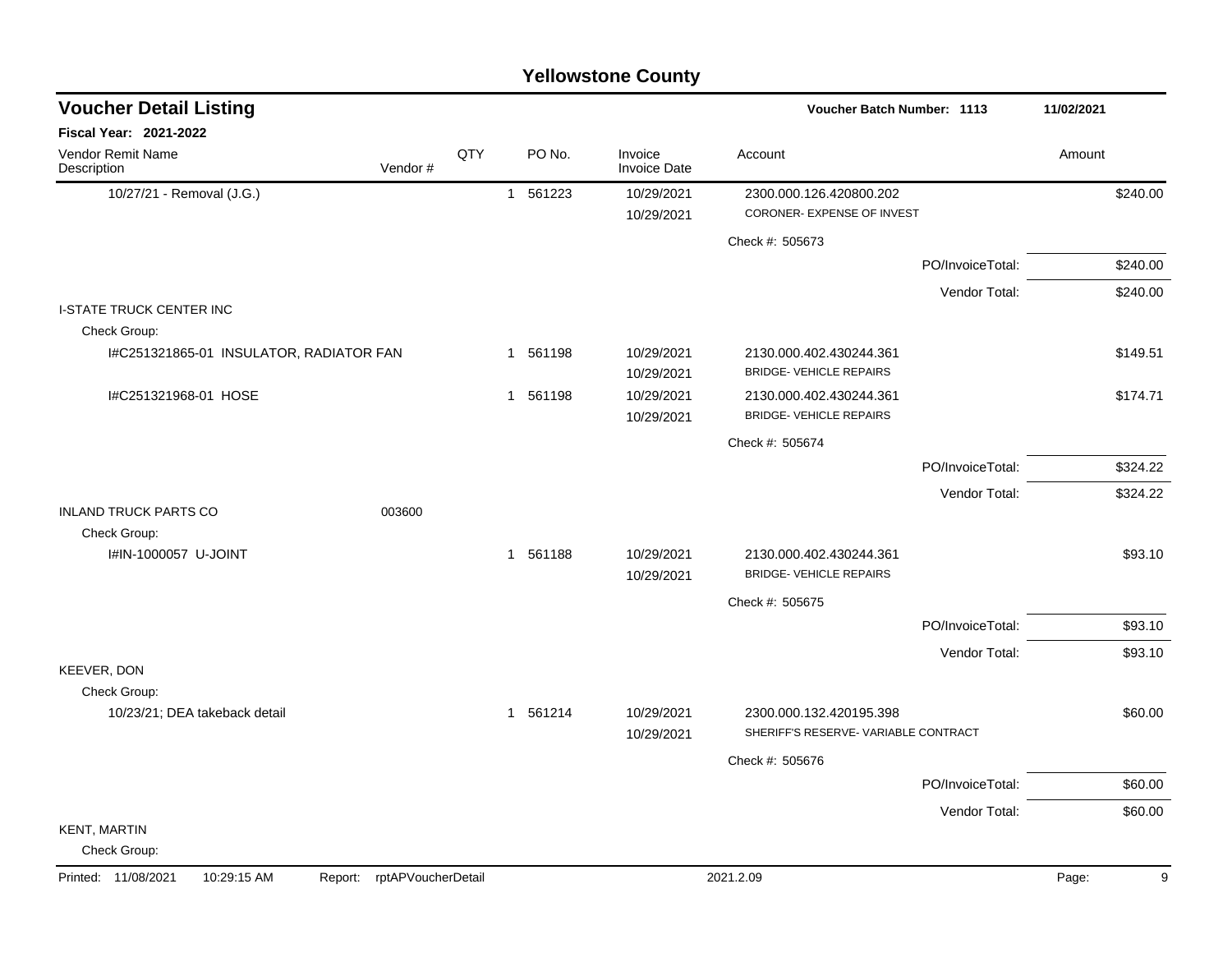| <b>Voucher Detail Listing</b>                                                                   |     |             |                                | 11/02/2021                                                          |            |
|-------------------------------------------------------------------------------------------------|-----|-------------|--------------------------------|---------------------------------------------------------------------|------------|
| <b>Fiscal Year: 2021-2022</b>                                                                   |     |             |                                |                                                                     |            |
| <b>Vendor Remit Name</b><br>Description<br>Vendor#                                              | QTY | PO No.      | Invoice<br><b>Invoice Date</b> | Account                                                             | Amount     |
| Writ SM 19 5209<br>#21002829 Kent v. Falcon Ck. #1352576 - Advanced Care<br>Hospital A101-96910 |     | 1 561243    | 11/01/2021                     | 7151.000.000.021250.000                                             | \$454.18   |
|                                                                                                 |     |             | 11/1/2021                      | SHERIFF WRITS & NOTICES DUE TO OTHERS                               |            |
|                                                                                                 |     |             |                                | Check #: 505677                                                     |            |
|                                                                                                 |     |             |                                | PO/InvoiceTotal:                                                    | \$454.18   |
|                                                                                                 |     |             |                                | Vendor Total:                                                       | \$454.18   |
| KLJ ENGINEERING LLC                                                                             |     |             |                                |                                                                     |            |
| Check Group:<br>I#10160330 TEDD WATER/SEWER 10/22/21                                            |     | 1 561207    | 10/29/2021<br>10/29/2021       | 2310.000.246.470210.398<br>LOCKWOOD TEDD-VAR CONTRACT SERVICES      | \$1,694.00 |
|                                                                                                 |     |             |                                | Check #: 505678                                                     |            |
|                                                                                                 |     |             |                                | PO/InvoiceTotal:                                                    | \$1,694.00 |
|                                                                                                 |     |             |                                | Vendor Total:                                                       | \$1,694.00 |
| LAWSON, KRISANNE<br>Check Group:                                                                |     |             |                                |                                                                     |            |
| VA BURIAL BENEFIT CRAIG F LAWSON 10/12/21                                                       |     | 1 561228    | 10/29/2021<br>10/29/2021       | 1000.000.199.450200.396<br>MISC- FUNERAL EXPENSE/BURIALS            | \$250.00   |
|                                                                                                 |     |             |                                | Check #: 505679                                                     |            |
|                                                                                                 |     |             |                                | PO/InvoiceTotal:                                                    | \$250.00   |
| LP ANDERSON TIRE<br>003905                                                                      |     |             |                                | Vendor Total:                                                       | \$250.00   |
| Check Group:                                                                                    |     |             |                                |                                                                     |            |
| I#1952909 10/26/21 FORKLIFT REPAIR                                                              |     | 561230<br>1 | 11/01/2021<br>11/1/2021        | 5810.000.552.460442.369<br>METRA FACILITIES- BUILDING/EQUIP REPAIRS | \$405.00   |
|                                                                                                 |     |             |                                | Check #: 505680                                                     |            |
|                                                                                                 |     |             |                                | PO/InvoiceTotal:                                                    | \$405.00   |
|                                                                                                 |     |             |                                | Vendor Total:                                                       | \$405.00   |
| <b>LTAP</b><br>036028<br>Check Group:                                                           |     |             |                                |                                                                     |            |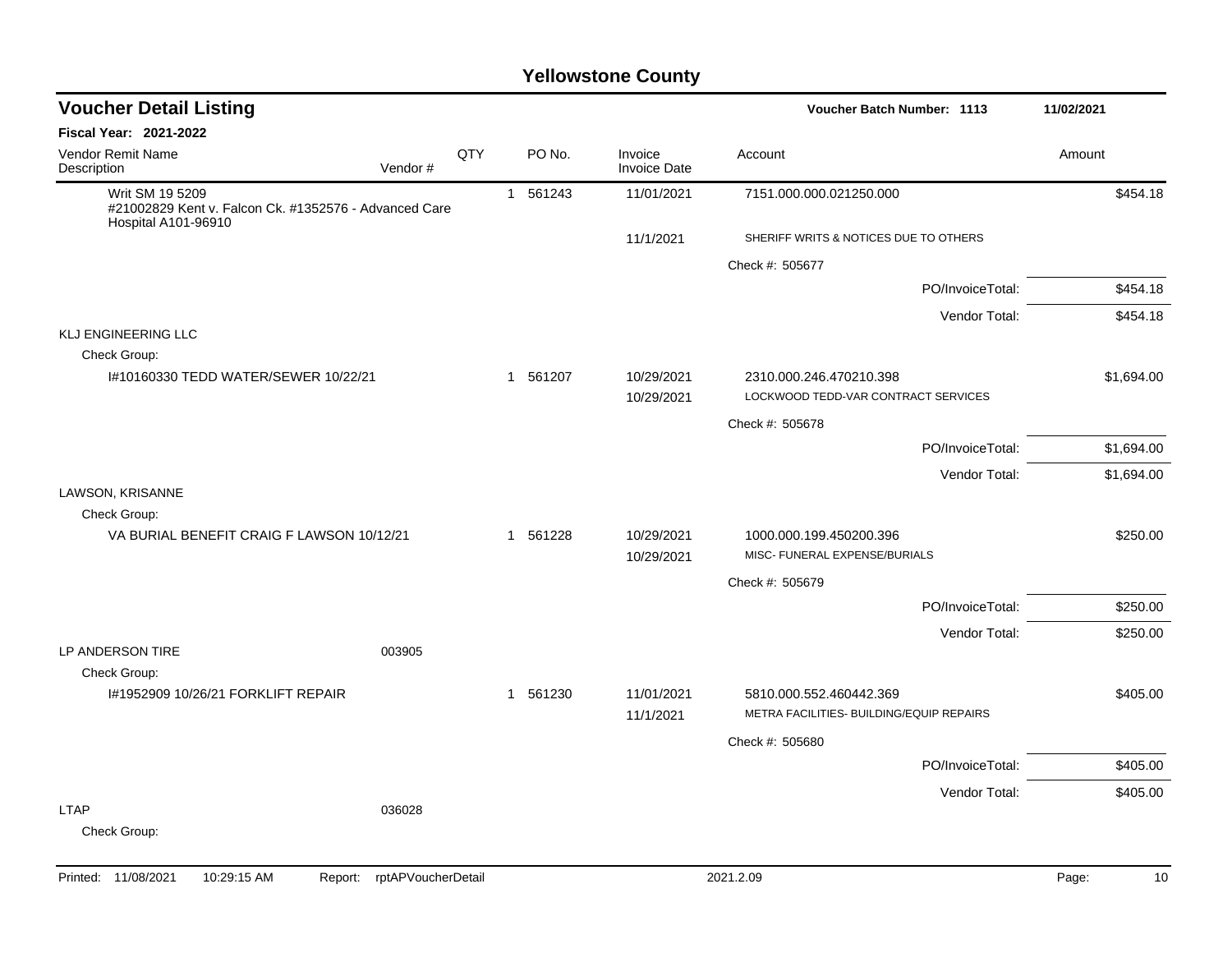| <b>Yellowstone County</b>                                                    |                                               |              |          |                                |                                                                  |                  |              |  |  |  |  |
|------------------------------------------------------------------------------|-----------------------------------------------|--------------|----------|--------------------------------|------------------------------------------------------------------|------------------|--------------|--|--|--|--|
| <b>Voucher Detail Listing</b>                                                |                                               |              |          |                                | Voucher Batch Number: 1113                                       |                  | 11/02/2021   |  |  |  |  |
| <b>Fiscal Year: 2021-2022</b>                                                |                                               |              |          |                                |                                                                  |                  |              |  |  |  |  |
| Vendor Remit Name<br>Vendor#<br>Description                                  | QTY                                           |              | PO No.   | Invoice<br><b>Invoice Date</b> | Account                                                          |                  | Amount       |  |  |  |  |
| I#524-2 SNOW RODEO DV, BH, AD                                                |                                               |              | 2 561191 | 10/29/2021<br>10/29/2021       | 2110.000.401.430200.380<br>ROAD-TRAINING                         |                  | \$240.00     |  |  |  |  |
| 1#524-2 SNOW RODEO DV, BH, AD                                                |                                               | 1            | 561191   | 10/29/2021<br>10/29/2021       | 2130.000.402.430244.380<br><b>BRIDGE-TRAINING</b>                |                  | \$120.00     |  |  |  |  |
| I#524-2 SNOW RODEO MG                                                        |                                               | 1            | 561191   | 10/29/2021<br>10/29/2021       | 2110.000.401.430200.380<br><b>ROAD-TRAINING</b>                  |                  | \$70.00      |  |  |  |  |
|                                                                              |                                               |              |          |                                | Check #: 505681                                                  |                  |              |  |  |  |  |
|                                                                              |                                               |              |          |                                |                                                                  | PO/InvoiceTotal: | \$430.00     |  |  |  |  |
|                                                                              |                                               |              |          |                                |                                                                  | Vendor Total:    | \$430.00     |  |  |  |  |
| MASTERCARD K CUNNINGHAM                                                      |                                               |              |          |                                |                                                                  |                  |              |  |  |  |  |
| Check Group: K CUNNINGHAM                                                    |                                               |              |          |                                |                                                                  |                  |              |  |  |  |  |
| #8541; Fuel crim. transport<br>P-Card Payee:<br>MASTERCARD                   |                                               | $\mathbf{1}$ | 561226   | 10/29/2021<br>10/29/2021       | 2300.000.136.420200.310<br>DETENTION- PRISONER TRANSPORT         |                  | \$41.39      |  |  |  |  |
| #8541; Fuel crim.transport                                                   |                                               | $\mathbf{1}$ | 561226   | 10/29/2021                     | 2300.000.136.420200.310                                          |                  | \$23.99      |  |  |  |  |
| <b>P-Card Payee:</b><br>MASTERCARD                                           |                                               |              |          | 10/29/2021                     | DETENTION- PRISONER TRANSPORT                                    |                  |              |  |  |  |  |
| #8541; Fuel crim. transport<br>P-Card Payee:<br>MASTERCARD                   |                                               | $\mathbf{1}$ | 561226   | 10/29/2021<br>10/29/2021       | 2300.000.136.420200.310<br>DETENTION- PRISONER TRANSPORT         |                  | \$27.42      |  |  |  |  |
|                                                                              |                                               |              |          |                                |                                                                  |                  |              |  |  |  |  |
|                                                                              |                                               |              |          |                                | Check #: 505707                                                  | PO/InvoiceTotal: | \$92.80      |  |  |  |  |
|                                                                              |                                               |              |          |                                |                                                                  |                  |              |  |  |  |  |
| MASTERCARD K ODONNELL<br>Check Group: K ODONNELL                             |                                               |              |          |                                |                                                                  | Vendor Total:    | \$92.80      |  |  |  |  |
| A#8533; Harbor Freight - trailer hitch<br>MASTERCARD<br><b>P-Card Payee:</b> |                                               | $\mathbf 1$  | 561237   | 11/01/2021<br>11/1/2021        | 2300.000.132.420150.361<br>PATROL- VEHICLE REPAIRS               |                  | \$37.98      |  |  |  |  |
| A#8533; Ace hardware - markers, bit set                                      |                                               | 1            | 561237   | 11/01/2021                     | 2300.000.132.420150.220                                          |                  | \$18.98      |  |  |  |  |
| MASTERCARD<br>P-Card Payee:                                                  |                                               |              |          | 11/1/2021                      | PATROL- OPERATING SUPPLIES                                       |                  |              |  |  |  |  |
| A#8533; Walmart - vacuum, padlock, supplies<br>MASTERCARD<br>P-Card Payee:   |                                               | $\mathbf{1}$ | 561237   | 11/01/2021<br>11/1/2021        | 2300.000.132.420155.220<br>TRAINING FACILITY- OPERATING SUPPLIES |                  | \$79.91      |  |  |  |  |
|                                                                              |                                               |              |          |                                | Check #: 505708                                                  |                  |              |  |  |  |  |
|                                                                              |                                               |              |          |                                |                                                                  | PO/InvoiceTotal: | \$136.87     |  |  |  |  |
| $40.00 \times 7$<br>11000001<br>$\mathbf{D}$                                 | $(1.8, \overline{D}1.1)$ . The same state $T$ |              |          |                                | 0.001000                                                         |                  | $\mathbf{D}$ |  |  |  |  |

#### Printed: 11/08/2021 10:29:15 AM Report: rptAPVoucherDetail 2021.2.09 2021.2.09 Page: 11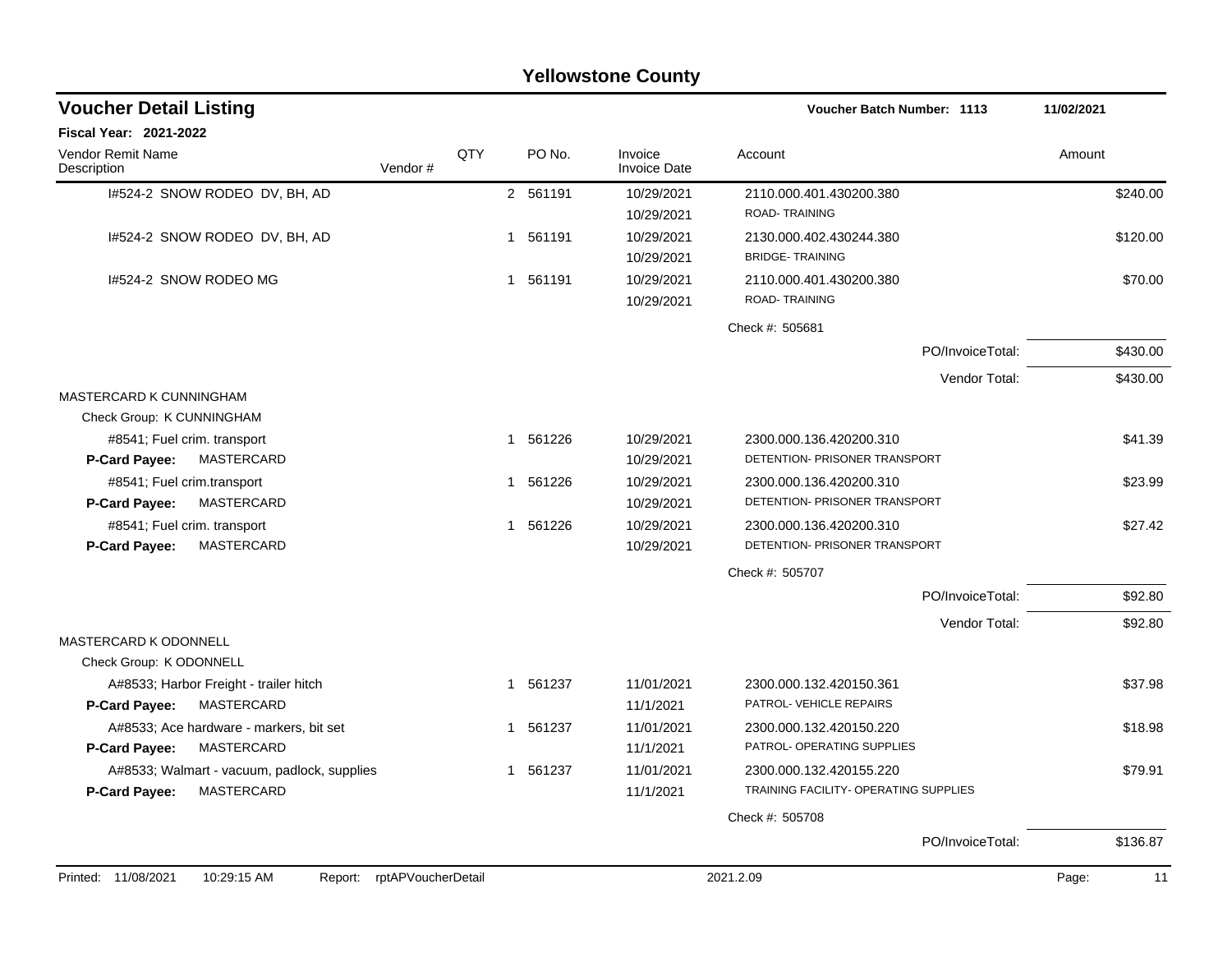| <b>Voucher Detail Listing</b>    |                                                           |     |          |                                | <b>Voucher Batch Number: 1113</b> | 11/02/2021  |
|----------------------------------|-----------------------------------------------------------|-----|----------|--------------------------------|-----------------------------------|-------------|
| Fiscal Year: 2021-2022           |                                                           |     |          |                                |                                   |             |
| Vendor Remit Name<br>Description | Vendor#                                                   | QTY | PO No.   | Invoice<br><b>Invoice Date</b> | Account                           | Amount      |
|                                  |                                                           |     |          |                                | Vendor Total:                     | \$136.87    |
| <b>MASTERCARD M LINDER</b>       |                                                           |     |          |                                |                                   |             |
| Check Group: M LINDER            |                                                           |     |          |                                |                                   |             |
|                                  | #2462; Amazon - mousepad, batteries                       |     | 1 561216 | 10/29/2021                     | 2300.000.130.420110.210           | \$37.89     |
| <b>P-Card Payee:</b>             | <b>MASTERCARD</b>                                         |     |          | 10/29/2021                     | <b>ADMIN- OFFICE SUPPLIES</b>     |             |
|                                  | #2462; Fuel BOCC mtg. Fairmont, MT (M.L.)                 |     | 1 561216 | 10/29/2021                     | 2300.000.130.420110.231           | \$68.72     |
| <b>P-Card Payee:</b>             | MASTERCARD                                                |     |          | 10/29/2021                     | ADMIN- GAS/OIL/GREASE             |             |
|                                  | #2462; Credit voucher Fairmont Resort (refund resort fee) |     | 1 561216 | 10/29/2021                     | 2300.000.130.420110.370           | (\$15.00)   |
| P-Card Payee:                    | MASTERCARD                                                |     |          | 10/29/2021                     | <b>ADMIN-TRAVEL</b>               |             |
|                                  | #2462; Fuel POST function Helena, MT (M.L.)               |     | 1 561216 | 10/29/2021                     | 2300.000.130.420110.231           | \$60.77     |
| <b>P-Card Payee:</b>             | <b>MASTERCARD</b>                                         |     |          | 10/29/2021                     | ADMIN- GAS/OIL/GREASE             |             |
|                                  | #2462; Amazon - packing and magic tape                    | 1   | 561216   | 10/29/2021                     | 2300.000.130.420110.210           | \$63.09     |
| <b>P-Card Payee:</b>             | MASTERCARD                                                |     |          | 10/29/2021                     | <b>ADMIN- OFFICE SUPPLIES</b>     |             |
|                                  | #2462; Amazon - monitor desk mount                        | 1   | 561216   | 10/29/2021                     | 2300.000.131.420140.220           | \$59.99     |
| <b>P-Card Payee:</b>             | MASTERCARD                                                |     |          | 10/29/2021                     | DETECTIVES- OPERATING SUPPLIES    |             |
| (M.L.)                           | #2462; Lodging MSPOA mtg. Great Falls, MT 10/6-10/8/21    |     | 1 561216 | 10/29/2021                     | 2300.000.130.420110.370           | \$217.84    |
| <b>P-Card Payee:</b>             | <b>MASTERCARD</b>                                         |     |          | 10/29/2021                     | <b>ADMIN-TRAVEL</b>               |             |
|                                  | #2462; Amazon CD-R & DVD+R discs                          | 1   | 561216   | 10/29/2021                     | 2300.000.131.420140.220           | \$167.48    |
| <b>P-Card Payee:</b>             | MASTERCARD                                                |     |          | 10/29/2021                     | DETECTIVES- OPERATING SUPPLIES    |             |
|                                  | #2462; Amazon - chair front desk                          | 1   | 561216   | 10/29/2021                     | 2300.000.134.420170.220           | \$54.95     |
| P-Card Payee:                    | MASTERCARD                                                |     |          | 10/29/2021                     | RECORDS- OPERATING SUPPLIES       |             |
|                                  | #2462; Ziptie.com - security seals                        |     | 1 561216 | 10/29/2021                     | 2300.000.126.420800.202           | \$109.59    |
| <b>P-Card Payee:</b>             | <b>MASTERCARD</b>                                         |     |          | 10/29/2021                     | CORONER- EXPENSE OF INVEST        |             |
|                                  |                                                           |     |          |                                | Check #: 505706                   |             |
|                                  |                                                           |     |          |                                | PO/InvoiceTotal:                  | \$825.32    |
|                                  |                                                           |     |          |                                | Vendor Total:                     | \$825.32    |
| <b>MASTERCARD S BOFTO</b>        |                                                           |     |          |                                |                                   |             |
| Check Group: S BOFTO             |                                                           |     |          |                                |                                   |             |
|                                  | #5266; Descript software renewal 10/7/21-10/7/22          |     | 1 561220 | 10/29/2021                     | 2300.000.134.420170.220           | \$144.00    |
| <b>P-Card Payee:</b>             | <b>MASTERCARD</b>                                         |     |          | 10/29/2021                     | RECORDS- OPERATING SUPPLIES       |             |
| Printed: 11/08/2021              | 10:29:15 AM<br>rptAPVoucherDetail<br>Report:              |     |          |                                | 2021.2.09                         | 12<br>Page: |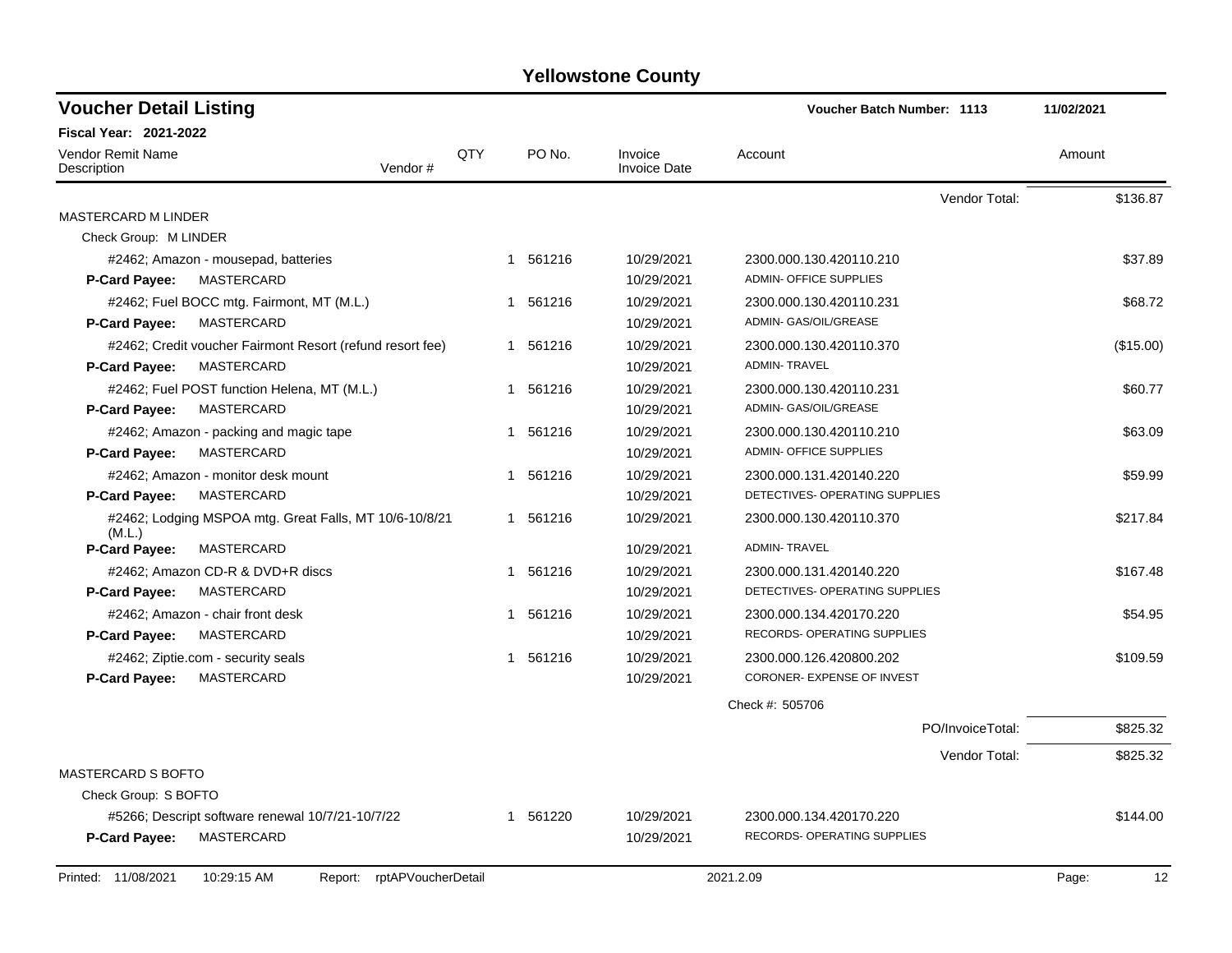| <b>Voucher Detail Listing</b>                 |                    |     |              |          |                                | Voucher Batch Number: 1113                                   |                  | 11/02/2021  |
|-----------------------------------------------|--------------------|-----|--------------|----------|--------------------------------|--------------------------------------------------------------|------------------|-------------|
| Fiscal Year: 2021-2022                        |                    |     |              |          |                                |                                                              |                  |             |
| <b>Vendor Remit Name</b><br>Description       | Vendor#            | QTY |              | PO No.   | Invoice<br><b>Invoice Date</b> | Account                                                      |                  | Amount      |
| #5266; Fuel jail command mtg. Bozeman (S.B.)  |                    |     |              | 1 561220 | 10/29/2021                     | 2300.000.130.420110.231                                      |                  | \$35.34     |
| MASTERCARD<br>P-Card Payee:                   |                    |     |              |          | 10/29/2021                     | ADMIN- GAS/OIL/GREASE                                        |                  |             |
|                                               |                    |     |              |          |                                | Check #: 505709                                              |                  |             |
|                                               |                    |     |              |          |                                |                                                              | PO/InvoiceTotal: | \$179.34    |
|                                               |                    |     |              |          |                                |                                                              | Vendor Total:    | \$179.34    |
| <b>MEADOW GREEN SALES</b><br>Check Group:     |                    |     |              |          |                                |                                                              |                  |             |
| I#15586 LAWN MOWER MAINT SVC & TIRES 10/26/21 |                    |     |              | 1 561199 | 10/29/2021<br>10/29/2021       | 1000.000.728.430901.220<br>RIVERSIDE CEM- OPERATING SUPPLIES |                  | \$557.38    |
|                                               |                    |     |              |          |                                | Check #: 505682                                              |                  |             |
|                                               |                    |     |              |          |                                |                                                              | PO/InvoiceTotal: | \$557.38    |
|                                               |                    |     |              |          |                                |                                                              | Vendor Total:    | \$557.38    |
| MONTANA DAKOTA UTILITIES<br>Check Group:      | 040762             |     |              |          |                                |                                                              |                  |             |
| A#81294310008 102121 STORAGE BLDG             |                    |     |              | 1 561195 | 10/29/2021<br>10/29/2021       | 2110.000.401.430200.340<br>ROAD- UTILITIES                   |                  | \$22.61     |
|                                               |                    |     |              |          |                                | Check #: 505683                                              |                  |             |
|                                               |                    |     |              |          |                                |                                                              | PO/InvoiceTotal: | \$22.61     |
| Check Group:                                  |                    |     |              |          |                                |                                                              |                  |             |
| A#75857665790; Svc. Payne bldg. 10/18/21      |                    |     | 1            | 561213   | 10/29/2021<br>10/29/2021       | 2300.000.135.420180.344<br>MISC-GAS                          |                  | \$117.77    |
| A#51571310005 Svc. evid. bldg. 10/20/21       |                    |     | $\mathbf{1}$ | 561213   | 10/29/2021<br>10/29/2021       | 2300.000.131.420140.344<br>DETECTIVES- GAS                   |                  | \$104.96    |
|                                               |                    |     |              |          |                                | Check #: 505683                                              |                  |             |
|                                               |                    |     |              |          |                                |                                                              | PO/InvoiceTotal: | \$222.73    |
|                                               |                    |     |              |          |                                |                                                              | Vendor Total:    | \$245.34    |
| MONTANA DEPT OF ADMIN.                        | 047229             |     |              |          |                                |                                                              |                  |             |
| Check Group:                                  |                    |     |              |          |                                |                                                              |                  |             |
| A#015601 FY21 ANNUAL CAFR FEE                 |                    |     |              | 1 561232 | 11/01/2021<br>11/1/2021        | 1000.000.111.410510.353<br>FINANCE- AUDIT & ACCOUNTING       |                  | \$3,000.00  |
| Printed: 11/08/2021<br>10:29:15 AM<br>Report: | rptAPVoucherDetail |     |              |          |                                | 2021.2.09                                                    |                  | Page:<br>13 |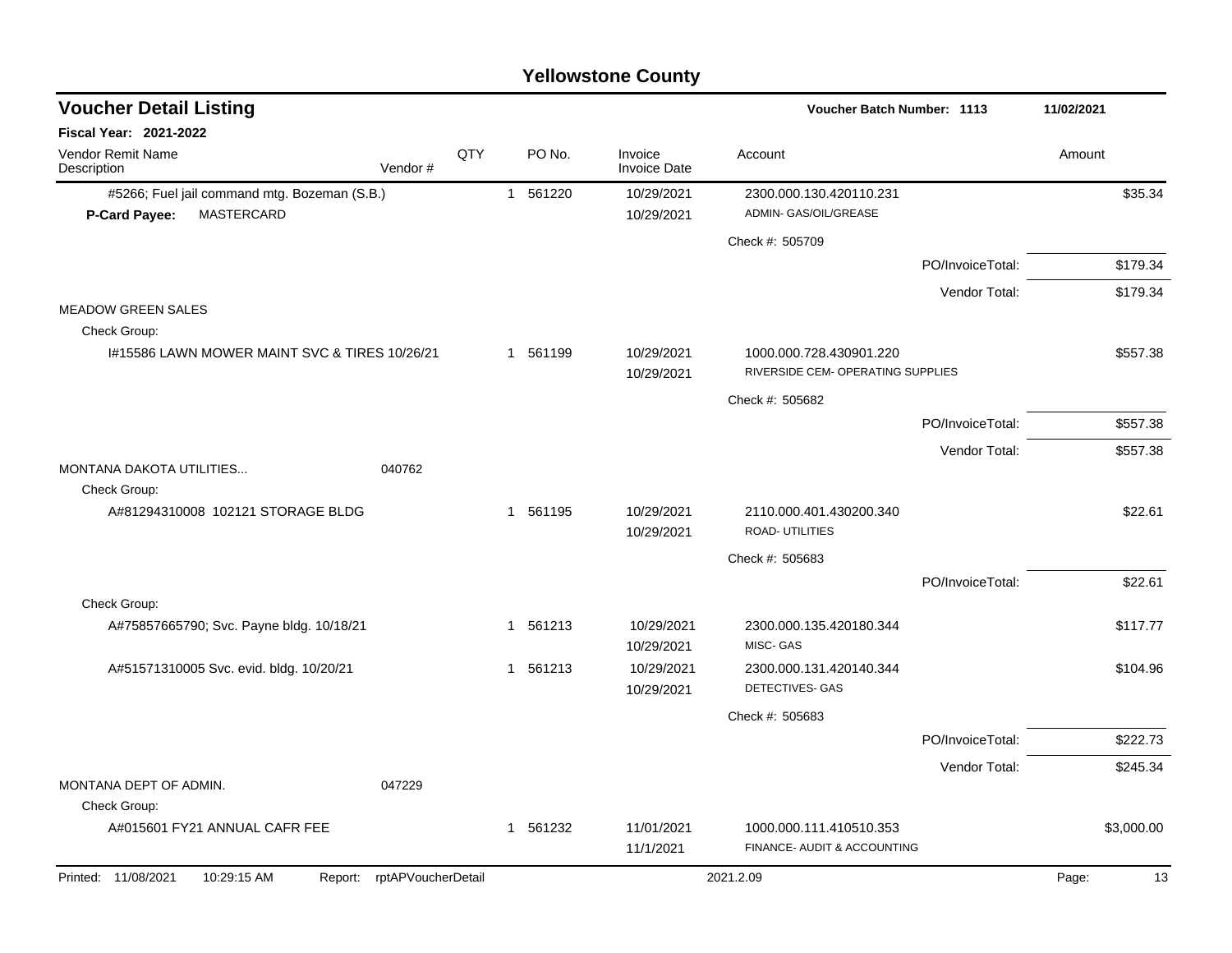| <b>Voucher Detail Listing</b>    |         |     |                        |                                |                                                           | Voucher Batch Number: 1113 |            |  |  |  |
|----------------------------------|---------|-----|------------------------|--------------------------------|-----------------------------------------------------------|----------------------------|------------|--|--|--|
| <b>Fiscal Year: 2021-2022</b>    |         |     |                        |                                |                                                           |                            |            |  |  |  |
| Vendor Remit Name<br>Description | Vendor# | QTY | PO No.                 | Invoice<br><b>Invoice Date</b> | Account                                                   |                            | Amount     |  |  |  |
|                                  |         |     |                        |                                | Check #: 505684                                           |                            |            |  |  |  |
|                                  |         |     |                        |                                |                                                           | PO/InvoiceTotal:           | \$3,000.00 |  |  |  |
|                                  |         |     |                        |                                |                                                           | Vendor Total:              | \$3,000.00 |  |  |  |
| <b>MONTANA RADIATOR WORKS</b>    | 004375  |     |                        |                                |                                                           |                            |            |  |  |  |
| Check Group:                     |         |     |                        |                                |                                                           |                            |            |  |  |  |
| 1#62675 CLEAN & REPAIR RADIATOR  |         |     | 1 561189               | 10/29/2021<br>10/29/2021       | 2130.000.402.430244.361<br><b>BRIDGE- VEHICLE REPAIRS</b> |                            | \$378.00   |  |  |  |
|                                  |         |     |                        |                                | Check #: 505685                                           |                            |            |  |  |  |
|                                  |         |     |                        |                                |                                                           | PO/InvoiceTotal:           | \$378.00   |  |  |  |
|                                  |         |     |                        |                                |                                                           | Vendor Total:              | \$378.00   |  |  |  |
| <b>NAPA AUTO PARTS</b>           | 020015  |     |                        |                                |                                                           |                            |            |  |  |  |
| Check Group:                     |         |     |                        |                                |                                                           |                            |            |  |  |  |
| 1#3977-00-344471 GLOW PLUBS      |         |     | 1 561183               | 10/29/2021                     | 2130.000.402.430244.361                                   |                            | \$61.20    |  |  |  |
|                                  |         |     |                        | 10/29/2021                     | <b>BRIDGE-VEHICLE REPAIRS</b>                             |                            |            |  |  |  |
| I#3977-00-345990 TRANS TUNE      |         |     | 561183<br>1            | 10/29/2021                     | 2130.000.402.430244.361                                   |                            | \$15.98    |  |  |  |
|                                  |         |     |                        | 10/29/2021                     | <b>BRIDGE- VEHICLE REPAIRS</b>                            |                            |            |  |  |  |
| 1#3977-00-344965 SENSOR          |         |     | 561183<br>1            | 10/29/2021                     | 2130.000.402.430244.361                                   |                            | \$35.55    |  |  |  |
|                                  |         |     |                        | 10/29/2021                     | <b>BRIDGE-VEHICLE REPAIRS</b>                             |                            |            |  |  |  |
| I#3977-00-344654 OIL FILTERS     |         |     | 561183<br>1            | 10/29/2021                     | 2110.000.401.430200.361                                   |                            | \$33.72    |  |  |  |
|                                  |         |     |                        | 10/29/2021                     | ROAD-VEHICLE REPAIRS                                      |                            |            |  |  |  |
| I#3977-00-346195 INVENTORY       |         |     | 561183<br>$\mathbf{1}$ | 10/29/2021                     | 2110.000.401.430200.361                                   |                            | \$287.51   |  |  |  |
|                                  |         |     |                        | 10/29/2021                     | ROAD-VEHICLE REPAIRS                                      |                            |            |  |  |  |
| I#3977-00-346143 ATF             |         |     | 561183<br>1            | 10/29/2021                     | 2110.000.401.430200.361                                   |                            | \$18.39    |  |  |  |
|                                  |         |     |                        | 10/29/2021                     | ROAD-VEHICLE REPAIRS                                      |                            |            |  |  |  |
| I#3977-00-346580 POWER LUBER     |         |     | 561183<br>1            | 10/29/2021                     | 2110.000.401.430200.361                                   |                            | \$375.00   |  |  |  |
|                                  |         |     |                        | 10/29/2021                     | ROAD-VEHICLE REPAIRS                                      |                            |            |  |  |  |
|                                  |         |     |                        |                                | Check #: 505686                                           |                            |            |  |  |  |
|                                  |         |     |                        |                                |                                                           | PO/InvoiceTotal:           | \$827.35   |  |  |  |
| $\sim$ $\sim$                    |         |     |                        |                                |                                                           |                            |            |  |  |  |

Check Group: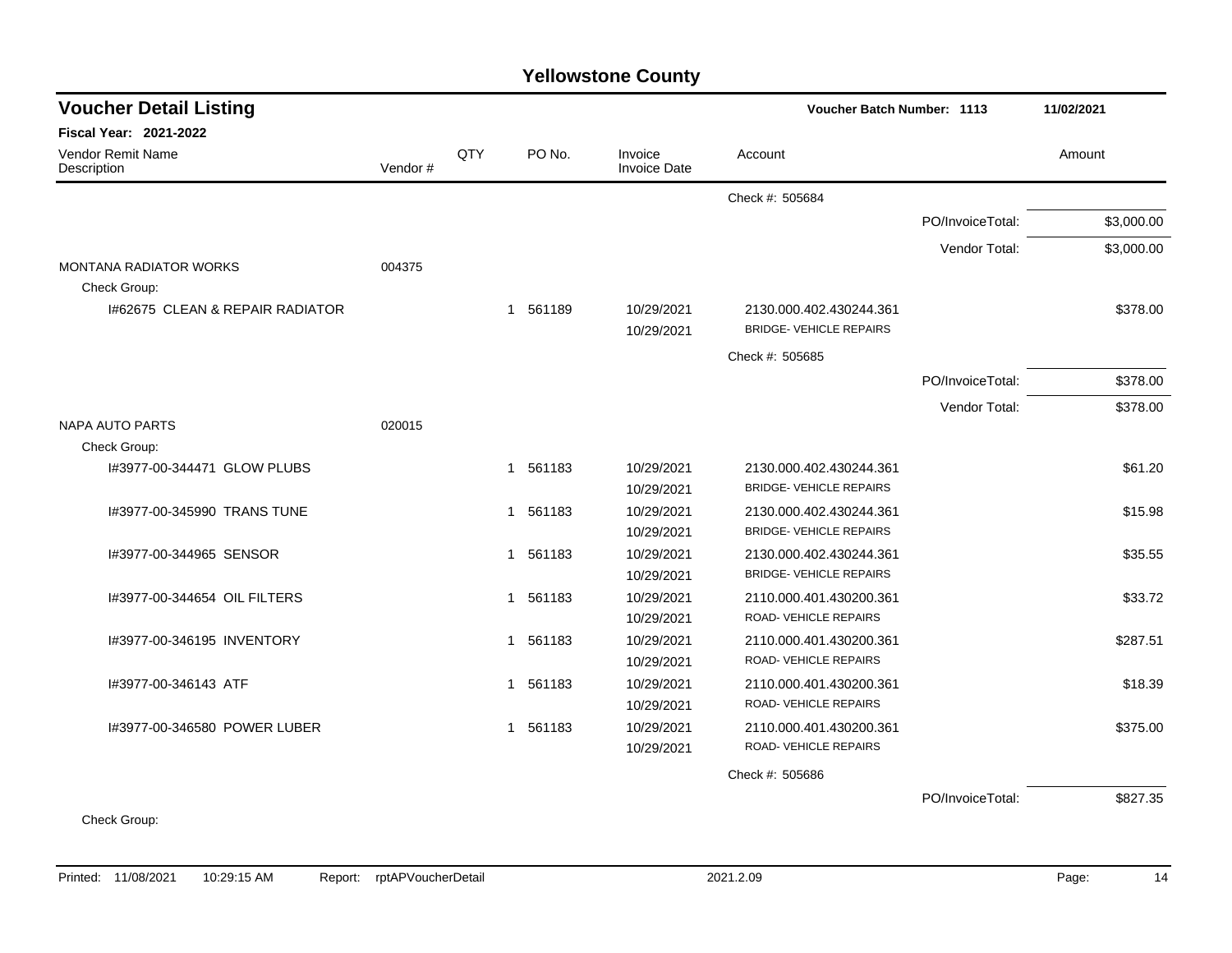| <b>Voucher Detail Listing</b>                 |                            |     |   |          | Voucher Batch Number: 1113     |                                                                      | 11/02/2021       |             |
|-----------------------------------------------|----------------------------|-----|---|----------|--------------------------------|----------------------------------------------------------------------|------------------|-------------|
| <b>Fiscal Year: 2021-2022</b>                 |                            |     |   |          |                                |                                                                      |                  |             |
| Vendor Remit Name<br>Description              | Vendor#                    | QTY |   | PO No.   | Invoice<br><b>Invoice Date</b> | Account                                                              |                  | Amount      |
| I#4124-00-210288 10/15/21 HOSE REEL           |                            |     |   | 1 561245 | 11/01/2021<br>11/1/2021        | 5810.000.552.460442.220<br>METRA FACILITIES- OPERATING SUPPLIES      |                  | \$449.00    |
| 1#4124-00-210895 10/19/21 SPARK PLUGS/CLEANER |                            |     | 1 | 561245   | 11/01/2021<br>11/1/2021        | 5810.000.552.460442.230<br>METRA FACILITIES- REPAIR & MAINT SUPPLIES |                  | \$56.72     |
| 1#4124-00-210971 10/19/21 HOSE CLAMPS         |                            |     |   | 1 561245 | 11/01/2021<br>11/1/2021        | 5810.000.552.460442.230<br>METRA FACILITIES- REPAIR & MAINT SUPPLIES |                  | \$25.60     |
|                                               |                            |     |   |          |                                | Check #: 505686                                                      |                  |             |
|                                               |                            |     |   |          |                                |                                                                      | PO/InvoiceTotal: | \$531.32    |
|                                               |                            |     |   |          |                                |                                                                      | Vendor Total:    | \$1,358.67  |
| NORTHWESTERN ENERGY<br>Check Group:           | 045035                     |     |   |          |                                |                                                                      |                  |             |
| A#1475844-5 10/14/21 STORAGE BLDG             |                            |     | 1 | 561193   | 10/29/2021<br>10/29/2021       | 2110.000.401.430200.340<br><b>ROAD-UTILITIES</b>                     |                  | \$138.43    |
| A#0241258-3 10/14/21 SHOP                     |                            |     | 1 | 561193   | 10/29/2021<br>10/29/2021       | 2110.000.401.430200.340<br>ROAD- UTILITIES                           |                  | \$805.08    |
| A#3619971-9 10/14/21 STORAGE BLDG             |                            |     | 1 | 561193   | 10/29/2021<br>10/29/2021       | 2110.000.401.430200.340<br><b>ROAD- UTILITIES</b>                    |                  | \$7.13      |
|                                               |                            |     |   |          |                                | Check #: 505687                                                      |                  |             |
|                                               |                            |     |   |          |                                |                                                                      | PO/InvoiceTotal: | \$950.64    |
| Check Group:                                  |                            |     |   |          |                                |                                                                      |                  |             |
| A#3300662-8; Svc. Payne 10/19/21              |                            |     |   | 1 561211 | 10/29/2021<br>10/29/2021       | 2300.000.135.420180.341<br>MISC- ELECTRICITY                         |                  | \$2,615.71  |
|                                               |                            |     |   |          |                                | Check #: 505687                                                      |                  |             |
|                                               |                            |     |   |          |                                |                                                                      | PO/InvoiceTotal: | \$2,615.71  |
| Check Group:                                  |                            |     |   |          |                                |                                                                      |                  |             |
| A#0996489-1 2550 3RD AVE N 10/20/21           |                            |     |   | 1 561212 | 10/29/2021<br>10/29/2021       | 1000.000.145.411200.341<br>FACILITIES-ELECTRICITY                    |                  | \$819.68    |
|                                               |                            |     |   |          |                                | Check #: 505687                                                      |                  |             |
|                                               |                            |     |   |          |                                |                                                                      | PO/InvoiceTotal: | \$819.68    |
|                                               |                            |     |   |          |                                |                                                                      | Vendor Total:    | \$4,386.03  |
| Printed: 11/08/2021<br>10:29:15 AM            | Report: rptAPVoucherDetail |     |   |          |                                | 2021.2.09                                                            |                  | 15<br>Page: |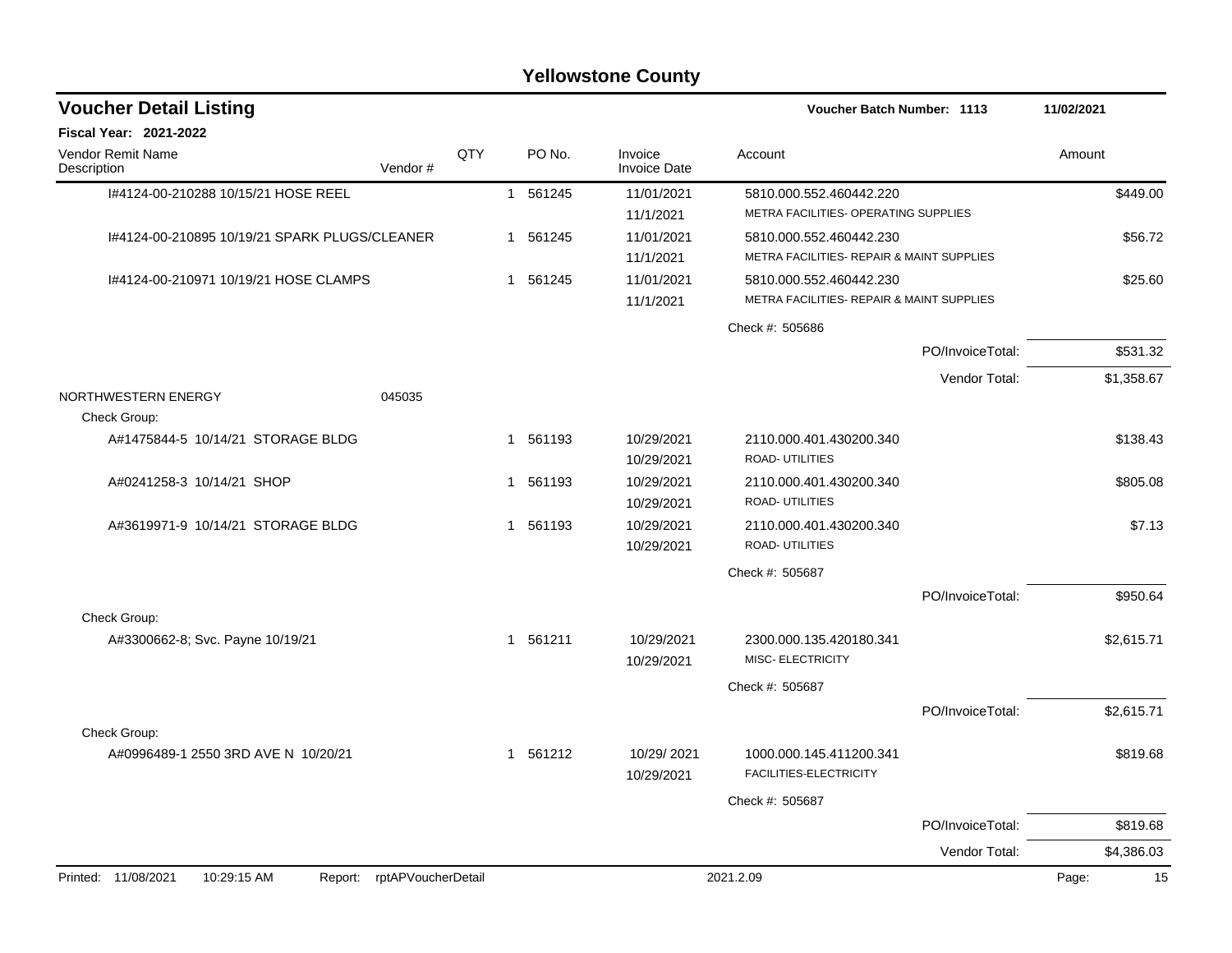| <b>Voucher Detail Listing</b>                 |                    |          |                         |                                                        | Voucher Batch Number: 1113                               |                  | 11/02/2021  |
|-----------------------------------------------|--------------------|----------|-------------------------|--------------------------------------------------------|----------------------------------------------------------|------------------|-------------|
| <b>Fiscal Year: 2021-2022</b>                 |                    |          |                         |                                                        |                                                          |                  |             |
| <b>Vendor Remit Name</b><br>Description       | Vendor#            | QTY      | PO No.                  | Invoice<br><b>Invoice Date</b>                         | Account                                                  |                  | Amount      |
| O'REILLY AUTOMOTIVE INC                       |                    |          |                         |                                                        |                                                          |                  |             |
| Check Group:                                  |                    |          |                         |                                                        |                                                          |                  |             |
| 1#1548-173151 OIL FILTERS                     |                    |          | 1 561197                | 10/29/2021<br>10/29/2021                               | 2110.000.401.430200.361<br>ROAD- VEHICLE REPAIRS         |                  | \$50.88     |
| 2% DISCOUNT                                   |                    |          | 1 561197                | 10/29/2021<br>10/29/2021                               | 2110.000.401.430200.361<br>ROAD-VEHICLE REPAIRS          |                  | (\$1.02)    |
|                                               |                    |          |                         |                                                        | Check #: 505688                                          |                  |             |
|                                               |                    |          |                         |                                                        |                                                          | PO/InvoiceTotal: | \$49.86     |
|                                               |                    |          |                         |                                                        |                                                          | Vendor Total:    | \$49.86     |
| <b>PAYNE WEST INSURANCE</b><br>Check Group:   |                    |          |                         |                                                        |                                                          |                  |             |
| 1#315808 10/29/21 MILLER & 2021 JOHN DEERE    |                    | 1 561251 | 11/01/2021<br>11/1/2021 | 2190.000.429.510330.510<br><b>REINSURANCE POLICIES</b> |                                                          | \$9,048.00       |             |
|                                               |                    |          |                         | Check #: 505689                                        |                                                          |                  |             |
|                                               |                    |          |                         |                                                        |                                                          | PO/InvoiceTotal: | \$9,048.00  |
|                                               |                    |          |                         |                                                        |                                                          | Vendor Total:    | \$9,048.00  |
| PLAN BUILDER CONSTRUCTION INC.                |                    |          |                         |                                                        |                                                          |                  |             |
| Check Group:                                  |                    |          |                         |                                                        |                                                          |                  |             |
| I#15OCT21 REPAIR & MAINT WINDOWS              |                    |          | 1 561206                | 10/29/2021<br>10/29/2021                               | 2900.000.280.411800.397<br>PILT- FIXED CONTRACT SERVICES |                  | \$5,256.00  |
|                                               |                    |          |                         |                                                        | Check #: 505690                                          |                  |             |
|                                               |                    |          |                         |                                                        |                                                          | PO/InvoiceTotal: | \$5,256.00  |
|                                               |                    |          |                         |                                                        |                                                          | Vendor Total:    | \$5,256.00  |
| POWERPLAN OIB                                 | 045339             |          |                         |                                                        |                                                          |                  |             |
| Check Group:                                  |                    |          |                         |                                                        |                                                          |                  |             |
| I#P8436612 INSERTS                            |                    |          | 561184<br>$\mathbf{1}$  | 10/29/2021<br>10/29/2021                               | 2110.000.401.430200.361<br>ROAD-VEHICLE REPAIRS          |                  | \$719.10    |
| I#P8430012 HYDRAULIC CYLINDER                 |                    |          | 1 561184                | 10/29/2021<br>10/29/2021                               | 2110.000.401.430200.361<br>ROAD-VEHICLE REPAIRS          |                  | \$1,488.45  |
| Printed: 11/08/2021<br>10:29:15 AM<br>Report: | rptAPVoucherDetail |          |                         |                                                        | 2021.2.09                                                |                  | Page:<br>16 |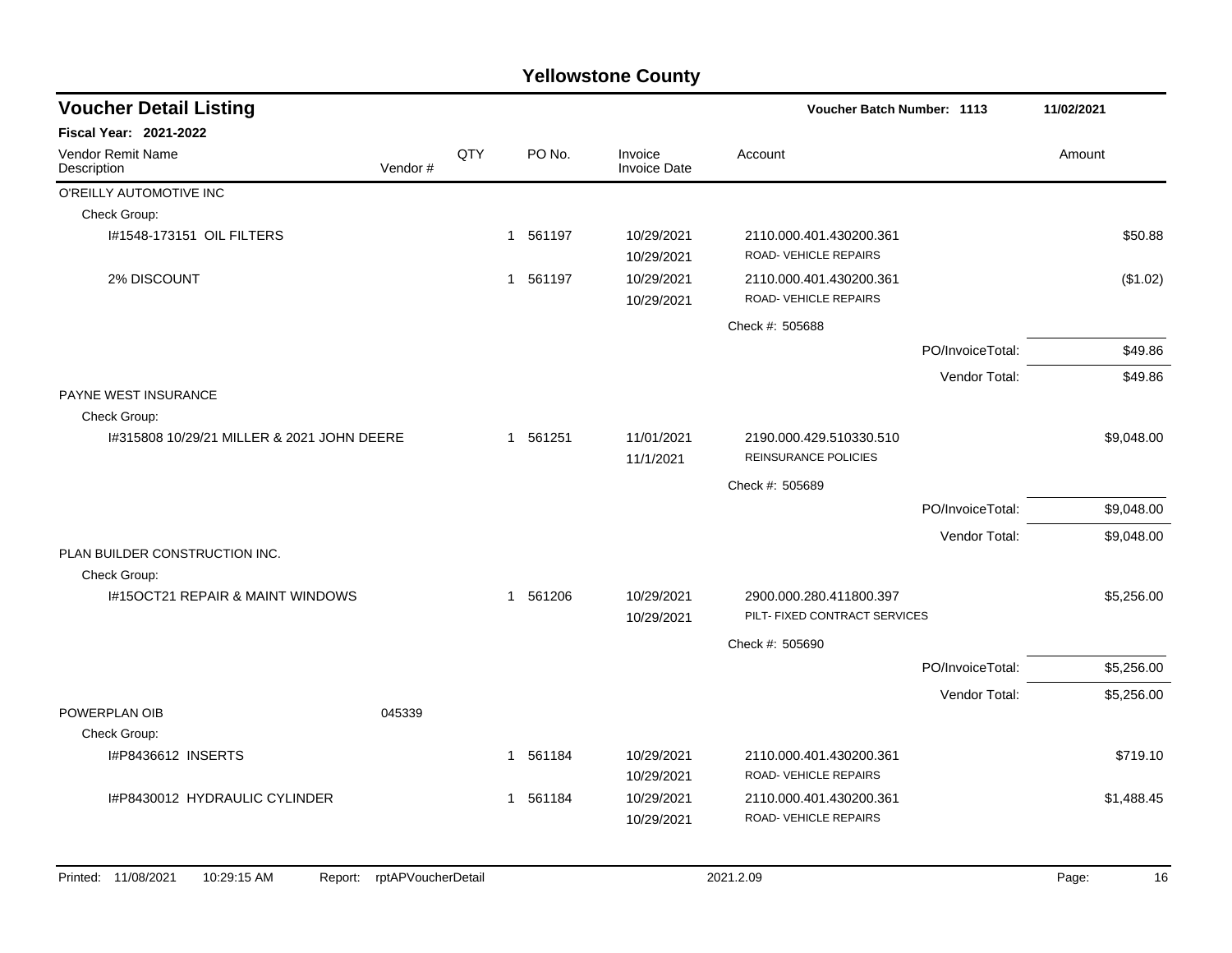| <b>Voucher Detail Listing</b>                                                         |     |          |                                | Voucher Batch Number: 1113                              |                  | 11/02/2021  |
|---------------------------------------------------------------------------------------|-----|----------|--------------------------------|---------------------------------------------------------|------------------|-------------|
| <b>Fiscal Year: 2021-2022</b>                                                         |     |          |                                |                                                         |                  |             |
| Vendor Remit Name<br>Vendor#<br>Description                                           | QTY | PO No.   | Invoice<br><b>Invoice Date</b> | Account                                                 |                  | Amount      |
| I#P8411412 REAR VIEW MIRROR, INSERTS                                                  |     | 1 561184 | 10/29/2021<br>10/29/2021       | 2110.000.401.430200.361<br>ROAD-VEHICLE REPAIRS         |                  | \$1,583.92  |
|                                                                                       |     |          |                                | Check #: 505691                                         |                  |             |
|                                                                                       |     |          |                                |                                                         | PO/InvoiceTotal: | \$3,791.47  |
|                                                                                       |     |          |                                |                                                         | Vendor Total:    | \$3,791.47  |
| <b>SANDERSON STEWART</b><br>Check Group:                                              |     |          |                                |                                                         |                  |             |
| 1#50888 PROJECT #21001.06 WESTGATE/BECRAFT                                            |     | 1 561201 | 10/29/2021<br>10/29/2021       | 2110.000.401.430200.354<br>ROAD- ENGINEERING/TESTING    |                  | \$3,872.51  |
|                                                                                       |     |          |                                | Check #: 505692                                         |                  |             |
|                                                                                       |     |          |                                |                                                         | PO/InvoiceTotal: | \$3,872.51  |
|                                                                                       |     |          |                                |                                                         | Vendor Total:    | \$3,872.51  |
| SAYE, PAULA                                                                           |     |          |                                |                                                         |                  |             |
| Check Group:                                                                          |     |          |                                |                                                         |                  |             |
| <b>Writ DR 17 06</b><br>#21002299 Easley v. Easley Ck. #76853 - S Bar S<br>A101-97018 |     | 1 561238 | 11/01/2021                     | 7151.000.000.021250.000                                 |                  | \$268.33    |
|                                                                                       |     |          | 11/1/2021                      | SHERIFF WRITS & NOTICES DUE TO OTHERS                   |                  |             |
|                                                                                       |     |          |                                | Check #: 505693                                         |                  |             |
|                                                                                       |     |          |                                |                                                         | PO/InvoiceTotal: | \$268.33    |
|                                                                                       |     |          |                                |                                                         | Vendor Total:    | \$268.33    |
| <b>SCL HEALTH SYSTEM</b>                                                              |     |          |                                |                                                         |                  |             |
| Check Group:                                                                          |     |          |                                |                                                         |                  |             |
| I#P2125172221 MEDICAL SERVICE (ML) 8/12/21                                            |     | 1 561155 | 10/28/2021<br>10/28/2021       | 2300.000.136.420200.356<br>DETENTION- DOCTORS/HOSPITALS |                  | \$283.50    |
| I#P2125129411 MEDICAL SERVICE (VJ) 7/19/21                                            |     | 1 561155 | 10/28/2021                     | 2300.000.136.420200.356                                 |                  | \$364.70    |
|                                                                                       |     |          | 10/28/2021                     | DETENTION- DOCTORS/HOSPITALS                            |                  |             |
|                                                                                       |     |          |                                | Check #: 505694                                         |                  |             |
|                                                                                       |     |          |                                |                                                         | PO/InvoiceTotal: | \$648.20    |
|                                                                                       |     |          |                                |                                                         | Vendor Total:    | \$648.20    |
|                                                                                       |     |          |                                |                                                         |                  |             |
| Printed: 11/08/2021<br>10:29:15 AM<br>rptAPVoucherDetail<br>Report:                   |     |          |                                | 2021.2.09                                               |                  | 17<br>Page: |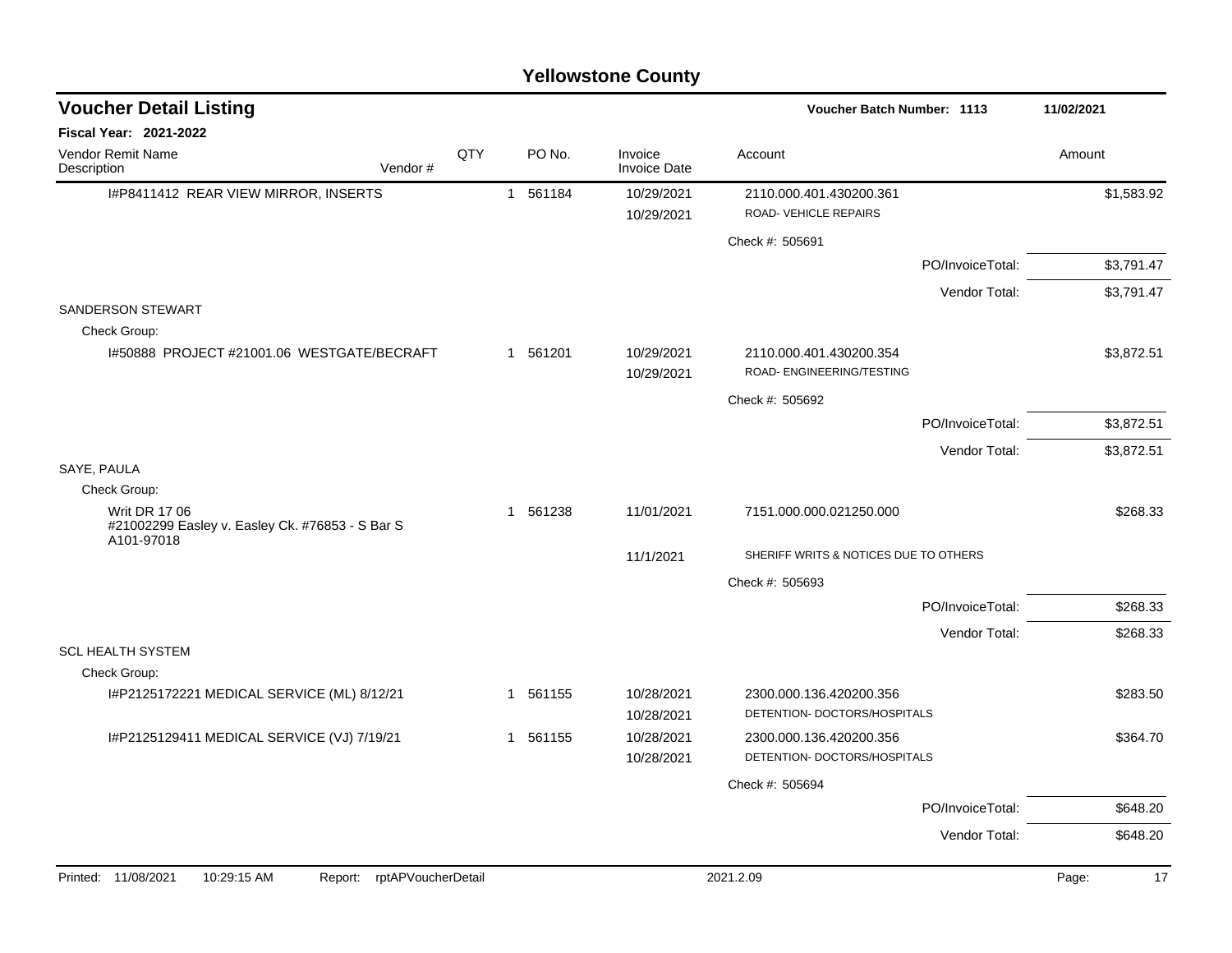| <b>Voucher Detail Listing</b>                 |                    |     |             |                                | <b>Voucher Batch Number: 1113</b>                              |                  |             |
|-----------------------------------------------|--------------------|-----|-------------|--------------------------------|----------------------------------------------------------------|------------------|-------------|
| <b>Fiscal Year: 2021-2022</b>                 |                    |     |             |                                |                                                                |                  |             |
| <b>Vendor Remit Name</b><br>Description       | Vendor#            | QTY | PO No.      | Invoice<br><b>Invoice Date</b> | Account                                                        |                  | Amount      |
| SHAMROCK FOODS COMPANY -003                   |                    |     |             |                                |                                                                |                  |             |
| Check Group:                                  |                    |     |             |                                |                                                                |                  |             |
| I#23504064 A#0146327 9/13/21 FOOD             |                    |     | 1 561241    | 11/01/2021<br>11/1/2021        | 5810.000.553.460442.223<br>METRA CONCESSIONS- FOOD             |                  | \$182.82    |
|                                               |                    |     |             |                                | Check #: 505695                                                |                  |             |
|                                               |                    |     |             |                                |                                                                | PO/InvoiceTotal: | \$182.82    |
|                                               |                    |     |             |                                |                                                                | Vendor Total:    | \$182.82    |
| SHORT, VELMA J & ROLAND T                     |                    |     |             |                                |                                                                |                  |             |
| Check Group:                                  |                    |     |             |                                |                                                                |                  |             |
| ADJ LATE PTAP 1001677 DOR JV#54               |                    |     | 1 561242    | 11/01/2021<br>11/1/2021        | 7920.000.000.021100.000<br>REFUND REVOLVING DUE TO OTHER FUNDS |                  | \$163.61    |
|                                               |                    |     |             |                                | Check #: 505696                                                |                  |             |
|                                               |                    |     |             |                                |                                                                | PO/InvoiceTotal: | \$163.61    |
|                                               |                    |     |             |                                |                                                                | Vendor Total:    | \$163.61    |
| STARPLEX CORPORATION<br>Check Group:          | 042999             |     |             |                                |                                                                |                  |             |
| 1#51229 10/27/21 NILE GROUNDS CLEANING        |                    |     | 1 561247    | 11/01/2021<br>11/1/2021        | 5810.000.554.460442.367<br>METRA EVENTS- JANITORIAL            |                  | \$8,240.00  |
| 1#51230 10/28/21 NILE RODEO CLEANING          |                    |     | 1 561247    | 11/01/2021                     | 5810.000.554.460442.367                                        |                  | \$12,052.25 |
|                                               |                    |     |             | 11/1/2021                      | METRA EVENTS- JANITORIAL                                       |                  |             |
|                                               |                    |     |             |                                | Check #: 505697                                                |                  |             |
|                                               |                    |     |             |                                |                                                                | PO/InvoiceTotal: | \$20,292.25 |
|                                               |                    |     |             |                                |                                                                | Vendor Total:    | \$20,292.25 |
| SUMMIT FOOD SERVICE, LLC                      |                    |     |             |                                |                                                                |                  |             |
| Check Group:                                  |                    |     |             |                                |                                                                |                  |             |
| I#INV2000122064 IM BREAKFAST 7/31/21          |                    |     | 1 561208    | 10/29/2021<br>10/29/2021       | 2300.000.136.420200.223<br>DETENTION- FOOD                     |                  | \$765.23    |
| I#INV2000122064 IM LUNCH 7/31/21              |                    |     | 561208<br>1 | 10/29/2021<br>10/29/2021       | 2300.000.136.420200.223<br><b>DETENTION- FOOD</b>              |                  | \$772.64    |
| Printed: 11/08/2021<br>10:29:15 AM<br>Report: | rptAPVoucherDetail |     |             |                                | 2021.2.09                                                      |                  | 18<br>Page: |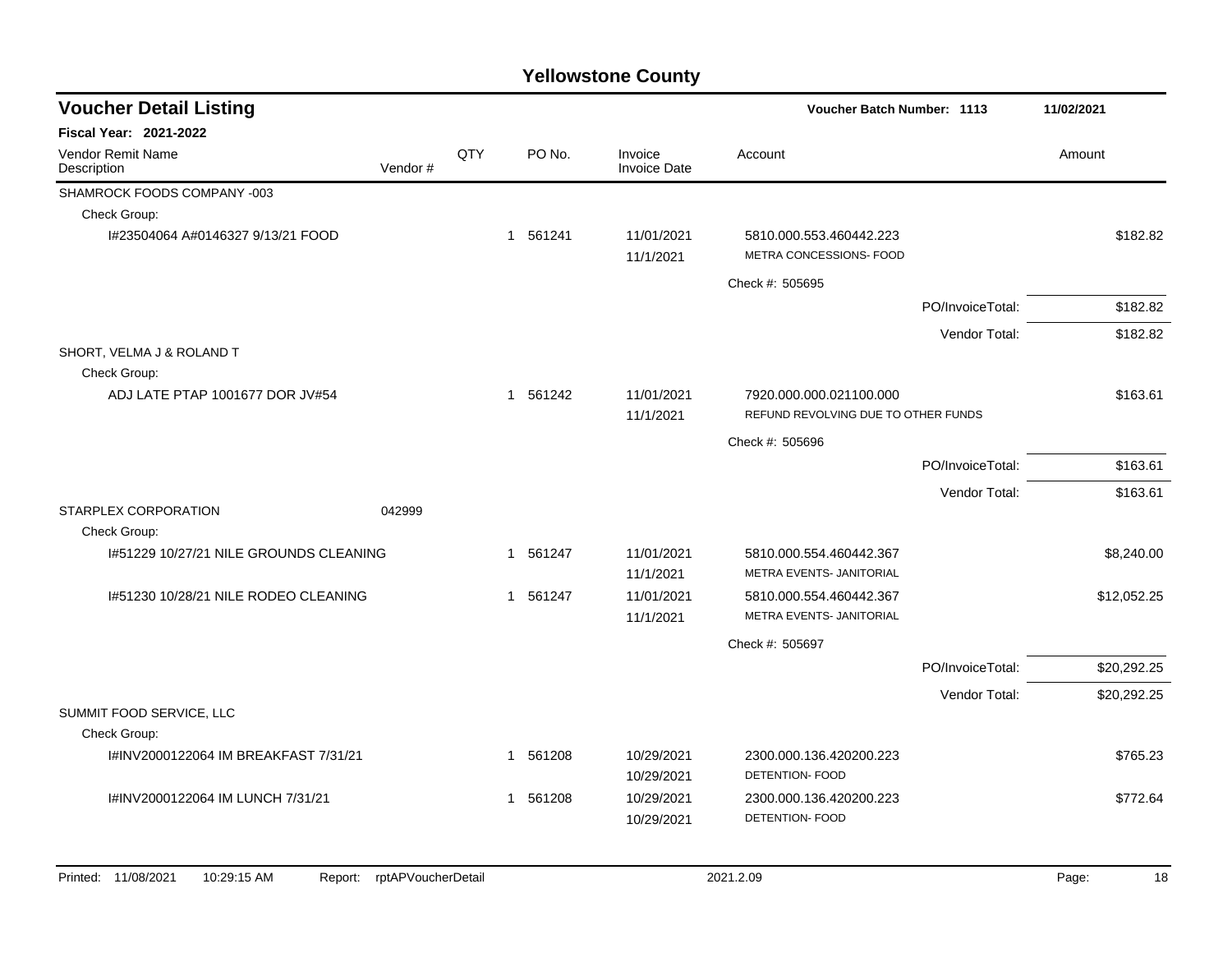|                                             |     |             | <b>Yellowstone County</b>      |                                                             |             |
|---------------------------------------------|-----|-------------|--------------------------------|-------------------------------------------------------------|-------------|
| <b>Voucher Detail Listing</b>               |     |             |                                | Voucher Batch Number: 1113                                  | 11/02/2021  |
| Fiscal Year: 2021-2022                      |     |             |                                |                                                             |             |
| Vendor Remit Name<br>Vendor#<br>Description | QTY | PO No.      | Invoice<br><b>Invoice Date</b> | Account                                                     | Amount      |
| I#INV2000122064 IM DINNER 7/31/21           |     | 1 561208    | 10/29/2021<br>10/29/2021       | 2300.000.136.420200.223<br>DETENTION- FOOD                  | \$797.85    |
| I#INV2000122043 IM BREAKFAST 8/31/21        |     | 561208<br>1 | 10/29/2021<br>10/29/2021       | 2300.000.136.420200.223<br>DETENTION- FOOD                  | \$19,981.80 |
| I#INV2000122043 IM LUNCH 8/31/21            |     | 561208<br>1 | 10/29/2021<br>10/29/2021       | 2300.000.136.420200.223<br>DETENTION- FOOD                  | \$20,088.29 |
| I#INV2000122043 IM DINNER 8/31/21           |     | 1 561208    | 10/29/2021<br>10/29/2021       | 2300.000.136.420200.223<br>DETENTION- FOOD                  | \$20,830.03 |
| I#INV2000122043 IM CHARGE BACKS 8/31/21     |     | 1 561208    | 10/29/2021<br>10/29/2021       | 2300.000.136.420200.220<br>DETENTION- OPERATING SUPPLIES    | \$2,648.94  |
|                                             |     |             |                                | Check #: 505698                                             |             |
|                                             |     |             |                                | PO/InvoiceTotal:                                            | \$65,884.78 |
| SYSCO FOOD SERVICES OF MT<br>002390         |     |             |                                | Vendor Total:                                               | \$65,884.78 |
| Check Group:                                |     |             |                                |                                                             |             |
| I#343498037 A#648519 10/27/21 BEC BREAKFAST |     | 1 561246    | 11/01/2021<br>11/1/2021        | 5810.000.553.460442.228<br>METRA CONCESSIONS- FOOD-CATERING | \$412.47    |
|                                             |     |             |                                | Check #: 505699                                             |             |
|                                             |     |             |                                | PO/InvoiceTotal:                                            | \$412.47    |
| TACOMA SCREW PRODUCTS INC                   |     |             |                                | Vendor Total:                                               | \$412.47    |
| Check Group:                                |     |             |                                |                                                             |             |
| I#270024927-00 LOCK NUTS                    |     | 1 561203    | 10/29/2021<br>10/29/2021       | 2110.000.401.430200.361<br>ROAD-VEHICLE REPAIRS             | \$16.36     |
|                                             |     |             |                                | Check #: 505700                                             |             |
|                                             |     |             |                                | PO/InvoiceTotal:                                            | \$16.36     |
|                                             |     |             |                                | Vendor Total:                                               | \$16.36     |
| TYLER-MCSHERRY, DARLA<br>Check Group:       |     |             |                                |                                                             |             |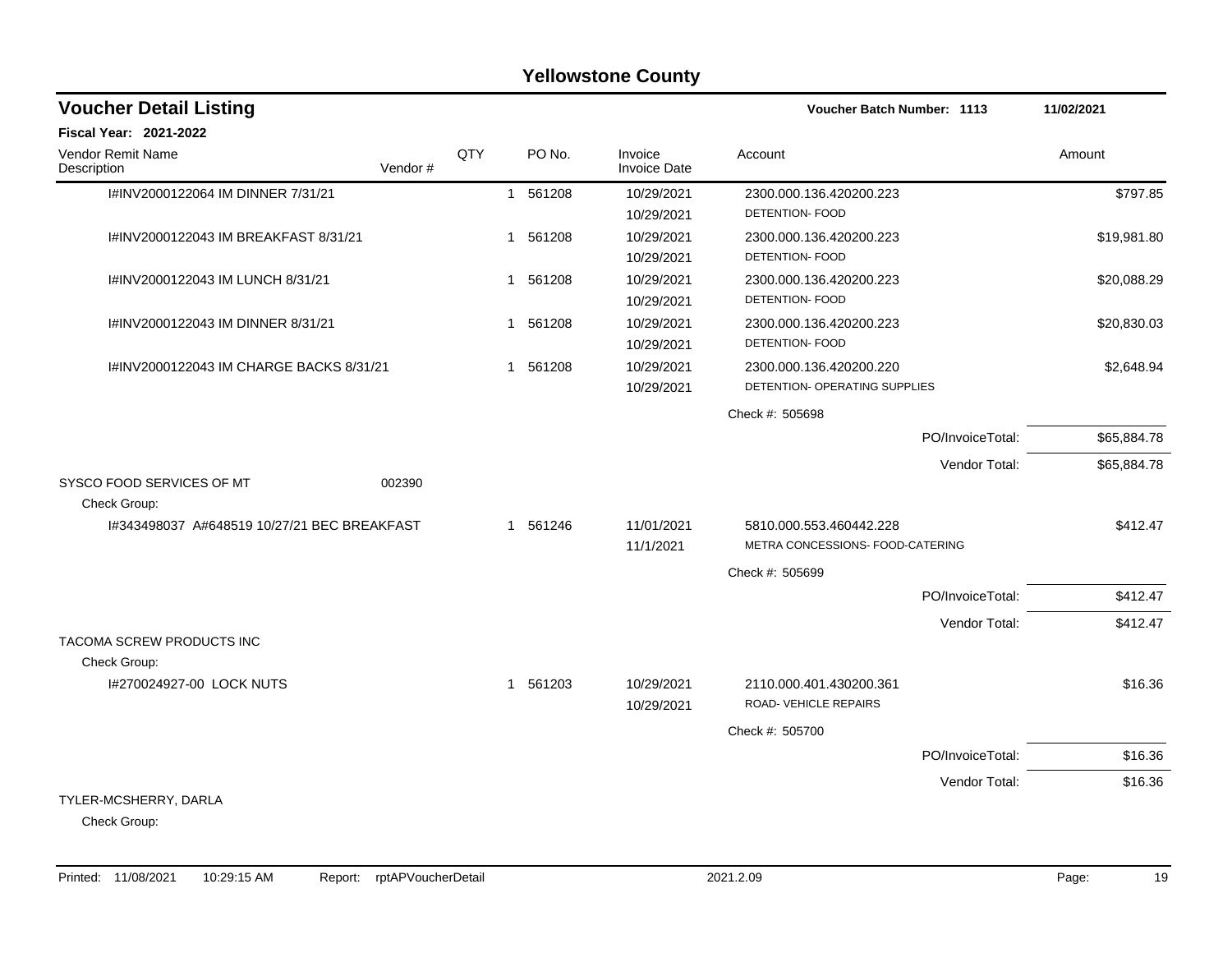| <b>Voucher Detail Listing</b>                                                              |                    |     |    |          |                                | <b>Voucher Batch Number: 1113</b>                       |                  | 11/02/2021  |
|--------------------------------------------------------------------------------------------|--------------------|-----|----|----------|--------------------------------|---------------------------------------------------------|------------------|-------------|
| Fiscal Year: 2021-2022                                                                     |                    |     |    |          |                                |                                                         |                  |             |
| Vendor Remit Name<br>Description                                                           | Vendor#            | QTY |    | PO No.   | Invoice<br><b>Invoice Date</b> | Account                                                 |                  | Amount      |
| OCTOBER 2021 ADMIN                                                                         |                    |     |    | 1 561249 | 11/01/2021<br>11/1/2021        | 2950.000.470.420190.397<br>DUI- FIXED CONTRACT SERVICES |                  | \$2,000.00  |
|                                                                                            |                    |     |    |          |                                | Check #: 505701                                         |                  |             |
|                                                                                            |                    |     |    |          |                                |                                                         | PO/InvoiceTotal: | \$2,000.00  |
|                                                                                            |                    |     |    |          |                                |                                                         | Vendor Total:    | \$2,000.00  |
| <b>WILKERSON &amp; WILKERSON</b>                                                           |                    |     |    |          |                                |                                                         |                  |             |
| Check Group:                                                                               |                    |     |    |          |                                |                                                         |                  |             |
| Writ DV 21 0529<br>#21002485 RMRS Inc. v. Griffin Ck. #2857 - Nina's<br>Daycare A101-96911 |                    |     | -1 | 561239   | 11/01/2021                     | 7151.000.000.021250.000                                 |                  | \$208.11    |
|                                                                                            |                    |     |    |          | 11/1/2021                      | SHERIFF WRITS & NOTICES DUE TO OTHERS                   |                  |             |
|                                                                                            |                    |     |    |          |                                | Check #: 505702                                         |                  |             |
|                                                                                            |                    |     |    |          |                                |                                                         | PO/InvoiceTotal: | \$208.11    |
| Check Group:                                                                               |                    |     |    |          |                                |                                                         |                  |             |
| Writ DV 21 0529<br>#21002485 RMRS Inc. v. Griffin Ck. #2872 - Nina's<br>Daycare A101-97017 |                    |     |    | 1 561240 | 11/01/2021                     | 7151.000.000.021250.000                                 |                  | \$208.11    |
|                                                                                            |                    |     |    |          | 11/1/2021                      | SHERIFF WRITS & NOTICES DUE TO OTHERS                   |                  |             |
|                                                                                            |                    |     |    |          |                                | Check #: 505702                                         |                  |             |
|                                                                                            |                    |     |    |          |                                |                                                         | PO/InvoiceTotal: | \$208.11    |
|                                                                                            |                    |     |    |          |                                |                                                         | Vendor Total:    | \$416.22    |
| WW GRAINGER                                                                                |                    |     |    |          |                                |                                                         |                  |             |
| Check Group:                                                                               |                    |     |    |          |                                |                                                         |                  |             |
| 1#9098493324 10/25/21 AIR FILTERS                                                          |                    |     |    | 1 561248 | 11/01/2021<br>11/1/2021        | 5811.000.552.460442.369<br>FACILITIES- BUILDING REPAIRS |                  | \$2,420.04  |
| 1#9098493340 10/25/21 AIR FILTERS                                                          |                    |     | 1  | 561248   | 11/01/2021                     | 5811.000.552.460442.369                                 |                  | \$1,194.48  |
|                                                                                            |                    |     |    |          | 11/1/2021                      | FACILITIES- BUILDING REPAIRS                            |                  |             |
|                                                                                            |                    |     |    |          |                                | Check #: 505703                                         |                  |             |
|                                                                                            |                    |     |    |          |                                |                                                         | PO/InvoiceTotal: | \$3,614.52  |
|                                                                                            |                    |     |    |          |                                |                                                         | Vendor Total:    | \$3,614.52  |
| YELLOWSTONE COUNTY NEWS                                                                    | 006690             |     |    |          |                                |                                                         |                  |             |
| Printed: 11/08/2021<br>10:29:15 AM<br>Report:                                              | rptAPVoucherDetail |     |    |          |                                | 2021.2.09                                               |                  | 20<br>Page: |